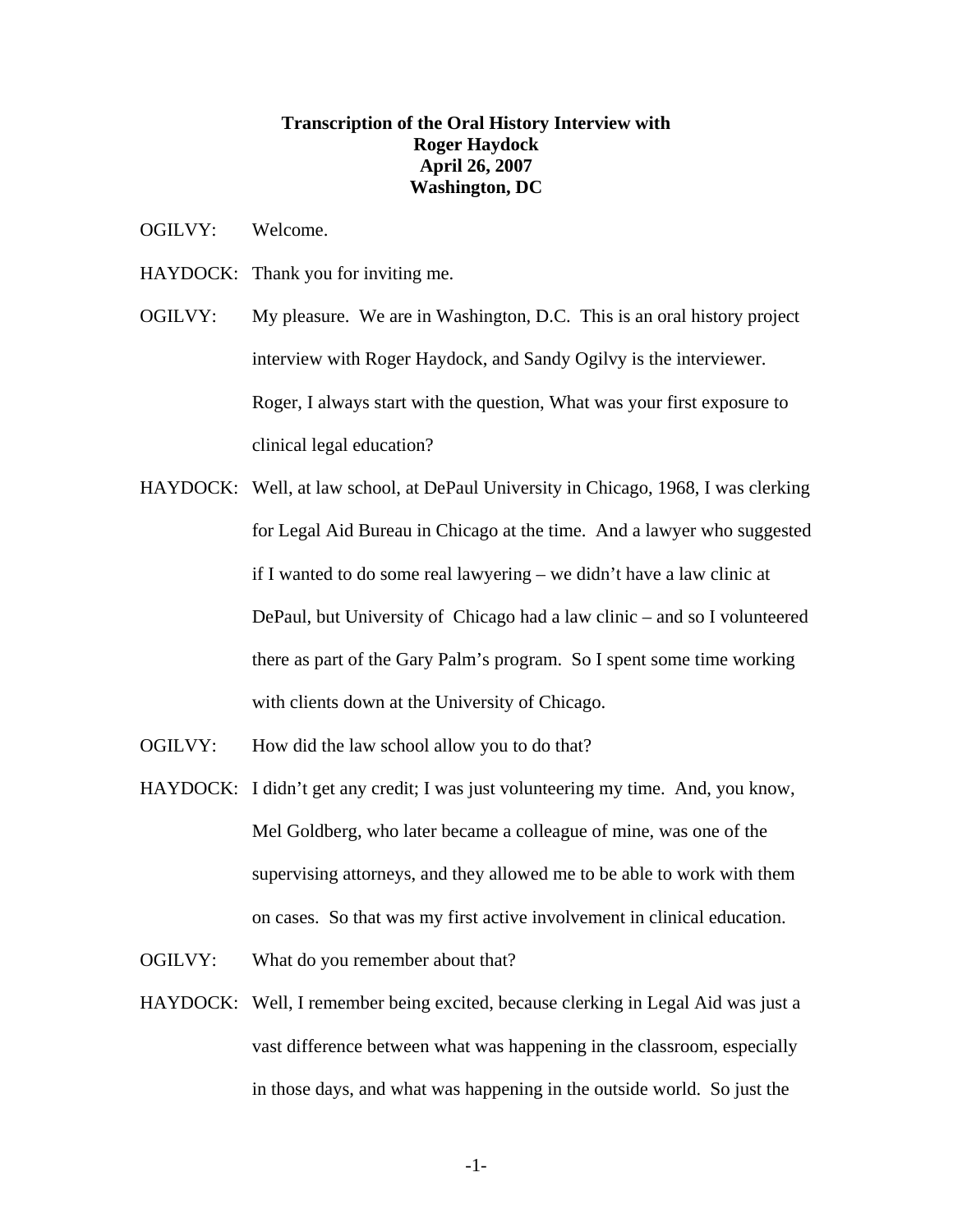chance of actually learning some skills, meeting people, meeting clients, having clients tell you these wonderful stories, and being able to help people – that notion of the law as a helping profession became true for me at that time. So that was part of the excitement. And then the public service aspect, which was – these were the years of the war on poverty and legal services programs, so exciting times to be a lawyer in the legal services area.

- OGILVY: Now, you had gone to Saint Mary's College.
- HAYDOCK: I did.
- OGILVY: Where's that?
- HAYDOCK: In Winona, Minnesota. And it was a actually I left DePaul had a threethree plan, so you could come to law school after your third year of college, and your first year of law school counted for your last year of college.
- OGILVY: I noticed that.
- HAYDOCK: I snuck out early, missed all the frivolity of the last year as a senior and started law school – was sort of anxious. I had had a friend who did that, so the two of us together went to DePaul. So I was a year ahead of my other classmates who went on to law school as well. But it was – those were exciting times, they were. You know, sort of that social milieu where we were anxious to do stuff – we weren't sure what exactly, but we were anxious to do stuff.

-2-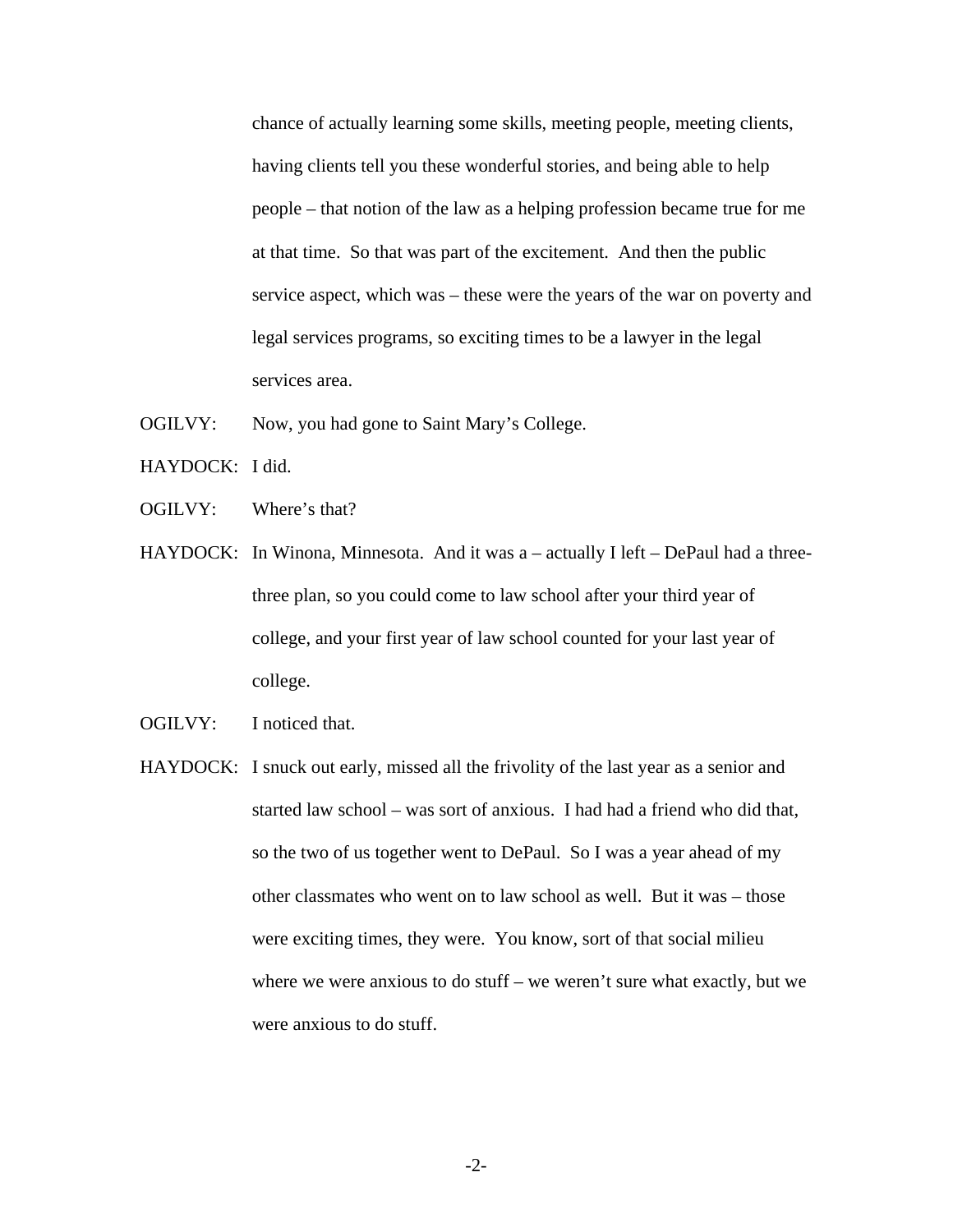- OGILVY: Did you have an idea when you went to law school how you were going to use your degree?
- HAYDOCK: I did. The notion I was in the seminary to be a priest for a while, and so some of those same notions of counseling, helping people, serving others, reaching out sort of kept that same philosophy in more the secular world. So it carried – and worked out well for me to find a position after law school where I could do that.
- OGILVY: Did you work then as a volunteer both years, both the second and third year of law school?
- HAYDOCK: Yeah, I clerked well, the University of Chicago, I did that, and then I got a paying clerkship job at the Legal Aid Bureau during the summer, and then during the school year. So I was doing that. And some lawyers there allowed me – I wasn't able to actually do things that a lawyer could do directly to the clients, but they allowed me in their strategy and thought process, and let me do some of the discovery stuff that sort of shaped some of those lawyering skills. They were good, dedicated, committed lawyers.
- OGILVY: What did you do after graduation then?
- HAYDOCK: I had the privilege of getting a Reggie Fellowship, and then I went to St. Paul, Minnesota, practiced with Legal Services of Ramsey County, and it was just exciting times. We were at – the Reggie program had a monthlong training program at Haverford that year, and there were like a hundred of us, and we were the best and the brightest – they made you feel

-3-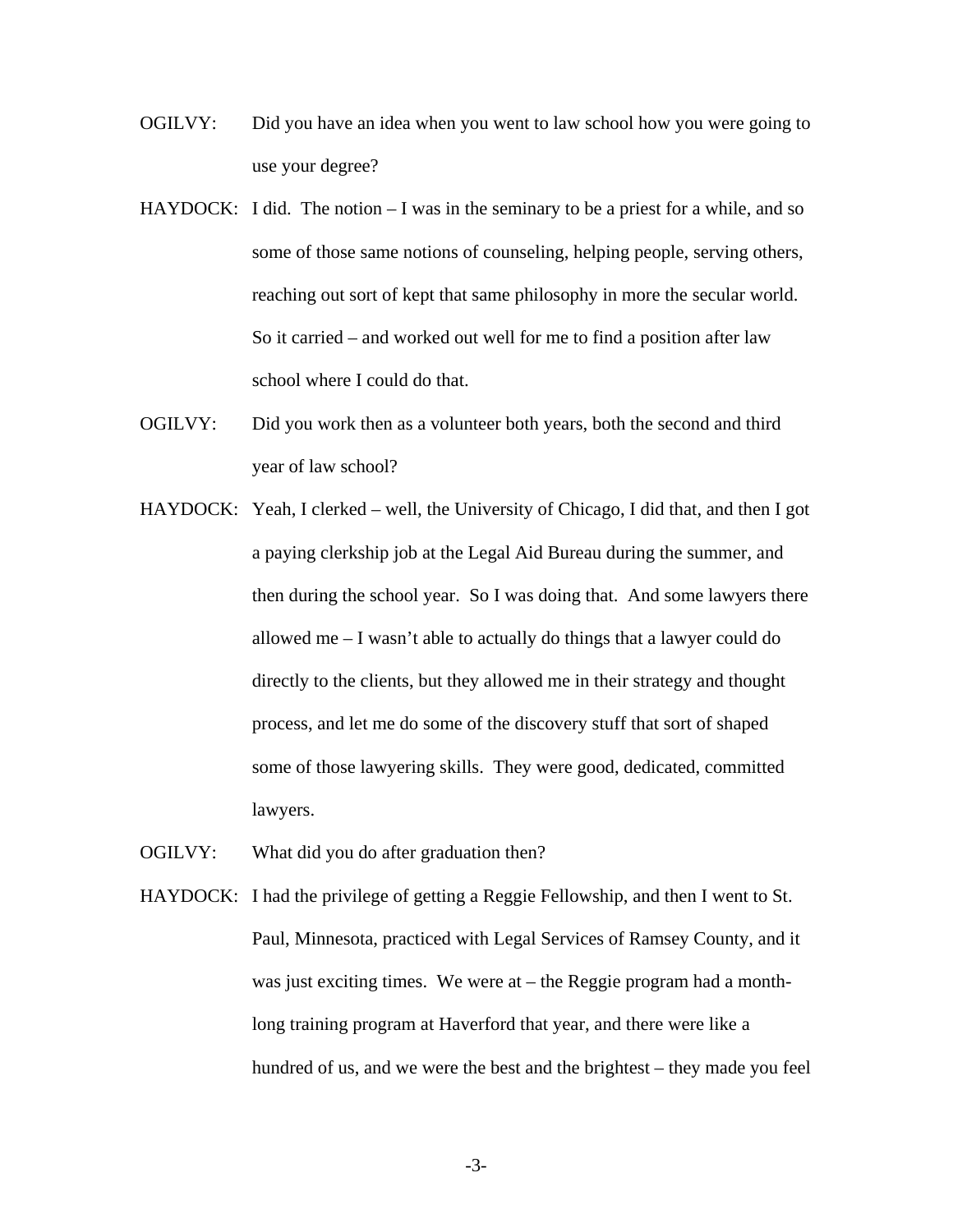that way – and it was just very empowering to be with all those – you know, then we were going to scatter around the country and change the world as we could. So it was an exciting time.

- OGILVY: Have you stayed in touch with any of your class?
- HAYDOCK: Just the ones who actually ended up in Minnesota primarily. But, no, we haven't had a reunion. I talked to some of the Reggie folks over the years, but haven't had a formal reunion.
- OGILVY: I'm trying to recall was that one of the earliest Reggie classes?
- HAYDOCK: It was one of the early ones, because I graduated in '69, so that would have been the summer of '69, because it was Woodstock, so I know it was about the time of Woodstock and some of the folks left the mission of becoming a lawyer to go to Woodstock – (laughter) – sort of that struggle.
- OGILVY: So you practiced –
- HAYDOCK: Practiced with Legal Services for three years, and then went on full-time faculty at William Mitchell College of Law to start up their clinical program basically.
- OGILVY: Tell me a little bit about the practice. What sort of things were you doing?
- HAYDOCK: Well, the exciting part about the practice was I was doing  $-I$  was a consumer expert. We had divided up the world into housing and consumer and welfare primarily. So I was a consumer person. And here at Catholic University started a legal services training program, and so Dick Carter brought me here for a while to be a fellow in the consumer area to develop materials for the training program on a national basis.

-4-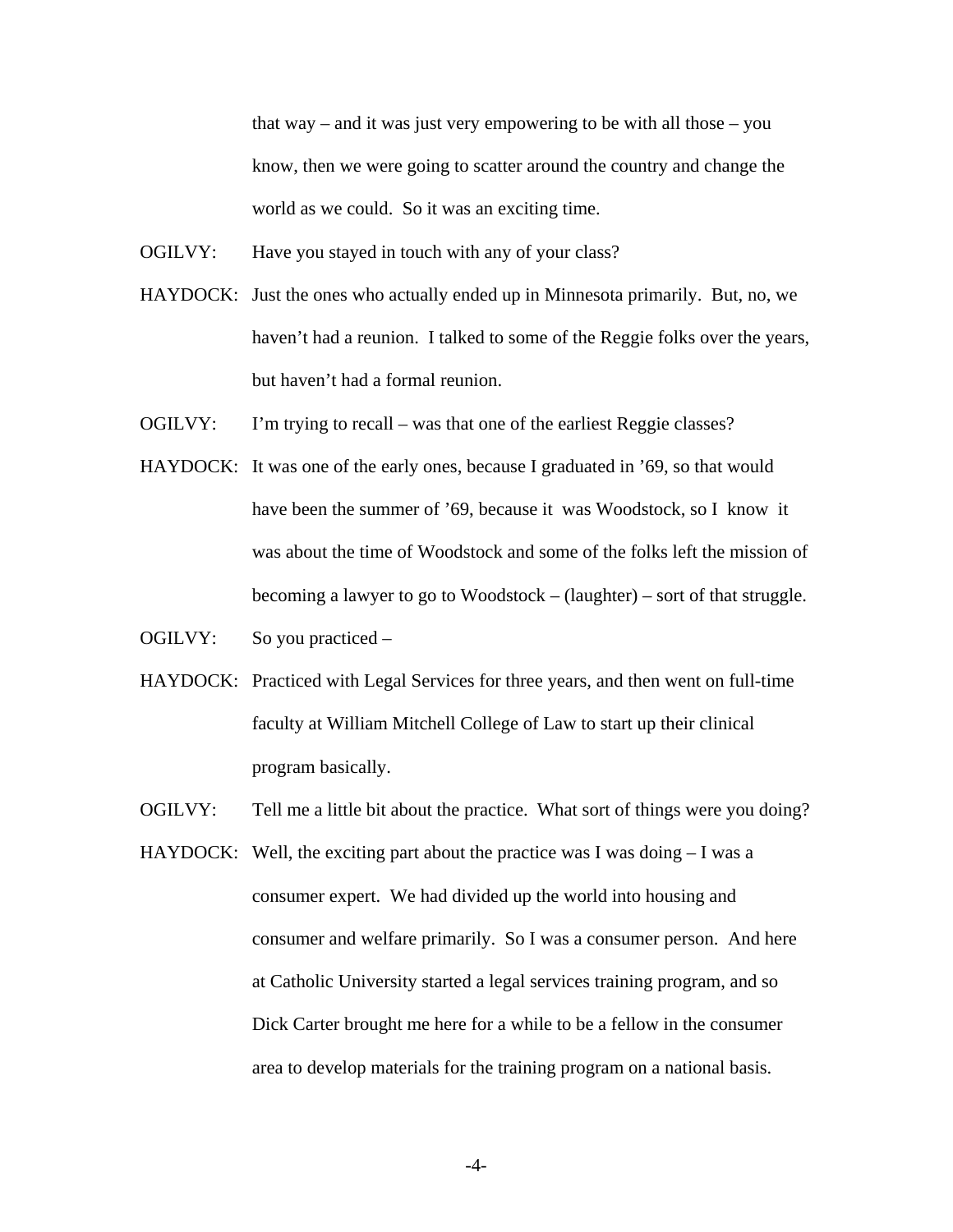And that led to – piqued my interest more in changing law school training, because Dick was just excellent at creating the materials – simulated settings for people to learn skills and substantive knowledge at the same time. And that became sort of the basis, at least in my judgment, for much of what we were doing in the initial classroom work for clinical education later – became some of the theory and materials that we used. So that spurred me to think about teaching. And I always wanted to have some aspect of teaching in my life.

And then I became an adjunct part-time professor at William Mitchell while working at Legal Aid, and taught a course on consumer law, and then that led to – evolved then to where we had law clerks at the Legal Services to help the clients, and then that led to my full-time position at Mitchell to start up the clinical program.

- OGILVY: I want to talk about that in a moment. But I want to talk a little bit about the materials that you were developing here as part of the training program. Can you just describe –
- $HAYDOCK: Well year, they were I mean, I think what in conversations with Dick$ in the beginning that we were trying to use the case file-based method to teach substantive knowledge about consumer law. Truth in lending was a developing area then, so to try to create, craft, case problems of which you could then learn the substantive law, and also learn interviewing, counseling aspects, depositions-taking in the discovery area, and then as well as trials. So it was that. And we had – you know, Mike West from

-5-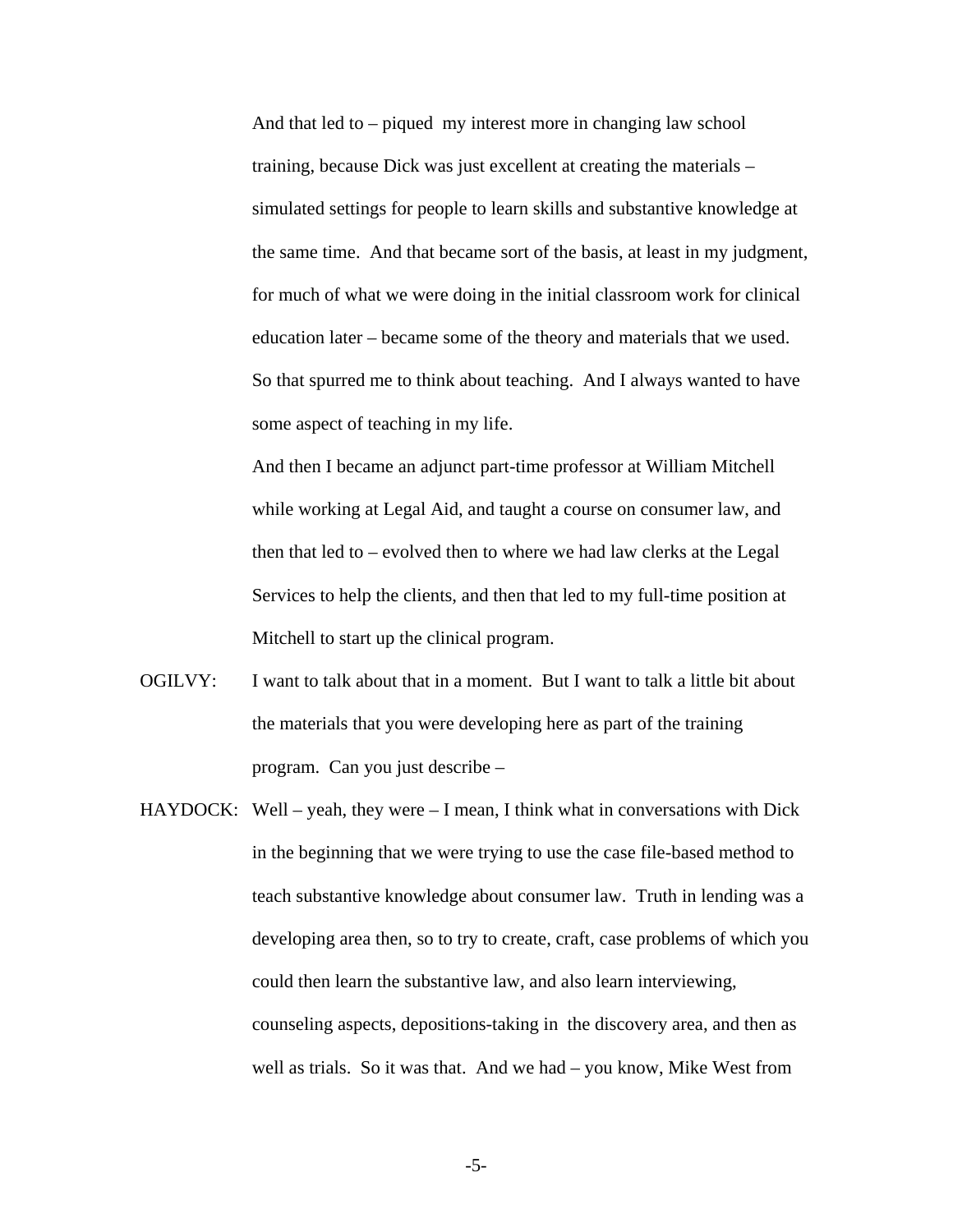Boston came on as a fellow, Howard Reben, who was in Maine, came down, and the three of us together were developing those materials.

- OGILVY: I've seen some videotapes that came out of that project as well.
- HAYDOCK: Yes.
- OGILVY: Were you doing any of that?
- HAYDOCK: Yeah, we did some videotapes. And I can't recall the consumer ones as much as -- because I was also working on a civil litigation CLE program, and I recall we did beginning videotapes with that. I recall the client interviewing and counseling ones and the initial sessions, and then some on depositions. But we were just youngsters in the law, and there weren't that many mentors around Legal Services at the time. So when I look back at those initial videotapes of they were more how not to do something than how best to do something, because we were learning by doing ourselves.
- OGILVY: Do you still have copies of it?
- HAYDOCK: I do. I got some on three-quarter-inch cassettes back in Minnesota, but I don't have any machine to play them on. So I'll have to track them down.
- OGILVY: Yeah, I'd love to get those.
- HAYDOCK: They're at Mitchell in some boxes, but I'll make a note to track them down.
- OGILVY: I'll remind you. That will be great. Good.

All right, so then, after that, the next step again was what?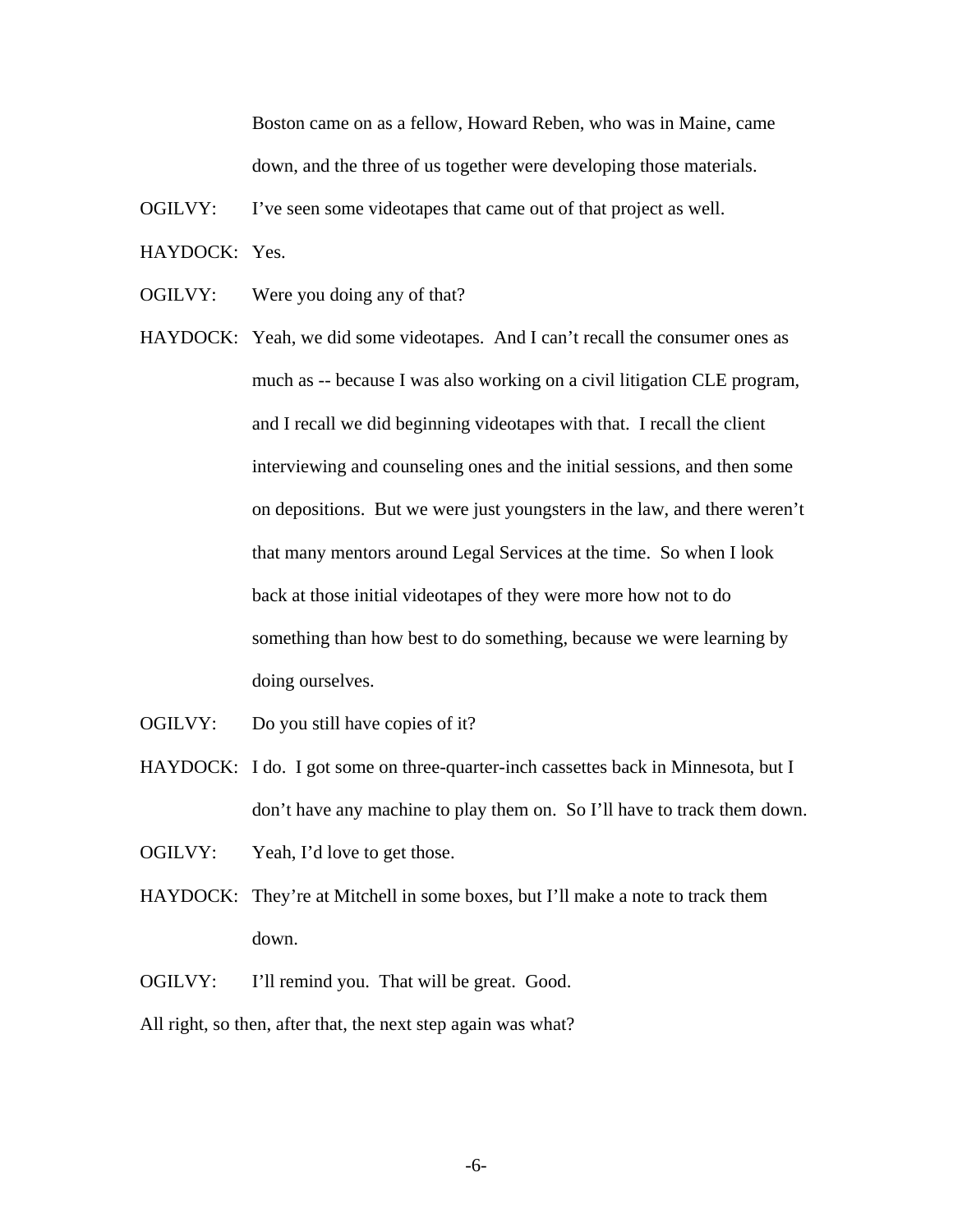- HAYDOCK: Well, after the Legal Services combination here with the practice back in St. Paul, then I went on full-time at William Mitchell.
- OGILVY: How did you get the call there?
- HAYDOCK: Well, I had been teaching part-time, and John Brough, who was with me at Legal Services, we were teaching a course and we both had an interest and went to the dean and said, "Here's what we're thinking of doing." He had the questionable judgment to hire me to teach contracts, which was probably my lowest grade in law school, but then develop the clinical program. So I taught contracts and civil rights for a year. And then he gave us a budget, and the next year we had a full-fledged clinical program. I was there and Rosalie Wahl, who later became Minnesota Supreme Court justice, she was doing criminal and I was doing the civil program. And we had got the  $-$  so the history of  $it$  – and Mitchell was a wonderful place for clinical education because the faculty were either former practitioners or were doing some practice on the side. The student body had a large number of second-career folks, so that they had a sense of the world about them. And so sitting in the classroom learning didn't make as much sense as doing things. So it was an incredibly supportive environment and we were able to get funding. Sadly, one of the neighbors of the law school had died; they left us this house, so for our clinical program we had a house which we refurbished then for our clinical programs with a classroom in the lower level and a little bar on the side for late night activities. So it was an exciting time back then.
	- -7-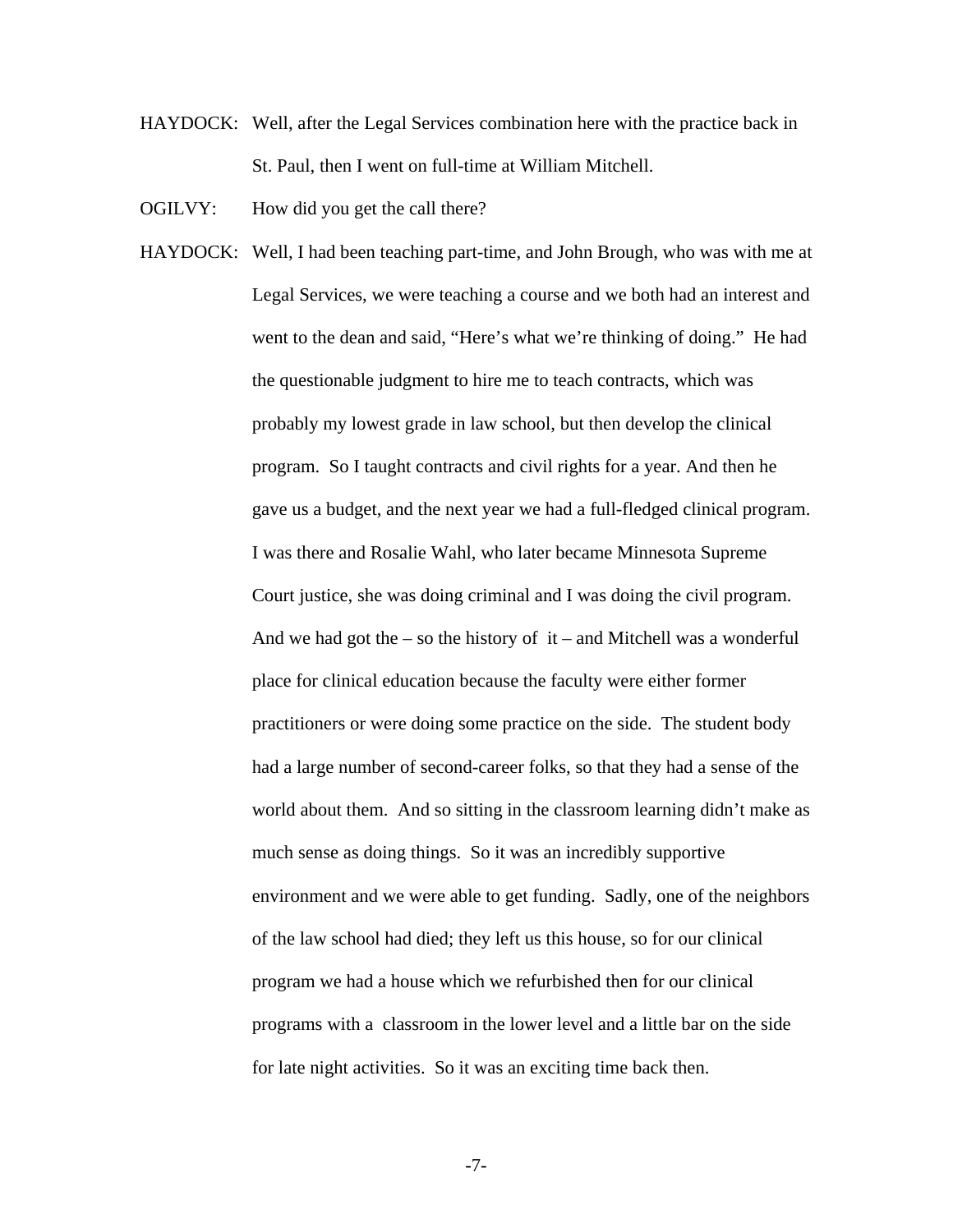- OGILVY: How close was the house to the –
- $HAYDOCK:$  Just across the  $-$  it was next door, next door literally. So it was part of the school.
- OGILVY: Is William Mitchell an old law school or relatively new?
- HAYDOCK: 1900. It's over 100 years old.
- OGILVY: Had they had any history of clinical legal education before you arrived?
- HAYDOCK: They had a good history of what we call simulated skills training, because they had a lot of adjuncts teach there over the years, and they brought that richness to the school. So they had that background, but not directly any clinical experience.

The University of Minnesota, which was nearby, had started a clinical program. Bob Oliphant, who was a mentor to me, helped us develop the program at Mitchell – was very open, very helpful to us in terms of what worked and what didn't work. So that – at a time when the faculty of the two schools weren't talking, we were talking at that level. So it worked out well.

- OGILVY: What was your initial design? How did you structure it?
- HAYDOCK: Well, the relationships with Legal Services, so our source of clients were Legal Services' clients, and then there were  $-I$  was a full-time faculty, we got some funding so we could hire some Legal Services lawyers to spend half-time – so we had two half-time Legal Services lawyers – and then I was full-time, and we basically were supervising four to six students a semester initially in the general civil class. And then the classroom

-8-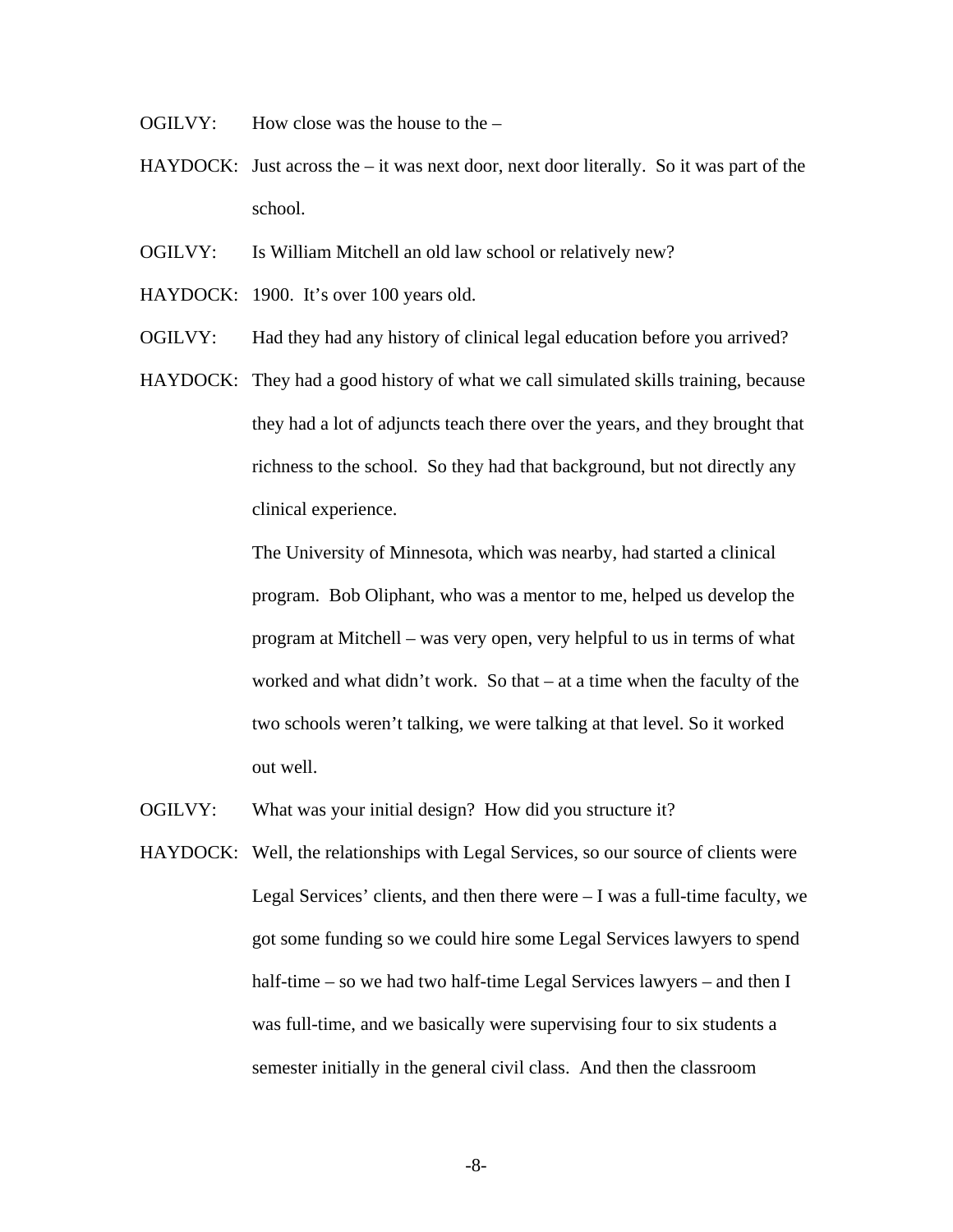component largely consisted of the Legal Services training materials and the initial videotapes. Then we made our own videotapes as well. But that simulated classroom setting and then bringing to the classroom the richness of the cases and clients then as a basis for discussion about that. And then we gradually began to develop materials. That led to some – then Little Brown and West publications on pretrial litigation and interviewing and counseling and trial advocacy as well.

- OGILVY: When did that start happening?
- HAYDOCK: I think the first book we published in Minnesota was 1974. And then, as I recall, Little Brown published our discovery practice and motion practice book late '70s, early '80s. And at the same time we were doing a book with West on trial advocacy, and John Sonsteng and I were doing that. David Herr was a contributor on our motion and discovery practice book. He was a student at Mitchell and then after some years of practice we became co-authors and developed those materials, and then did some – and then John and I – Sonsteng – became involved with NITA, made that transition to the trial advocacy world with the text on trial advocacy with West, and then cases and materials we developed with NITA. And videotapes. We spent three years – three summers in Boulder crafting videotapes of all sorts of the wide range of trial work that we did working with some of the gifted lawyers and made some interesting tapes. OGILVY: Did the Criminal Division or whatever start about the same time?

-9-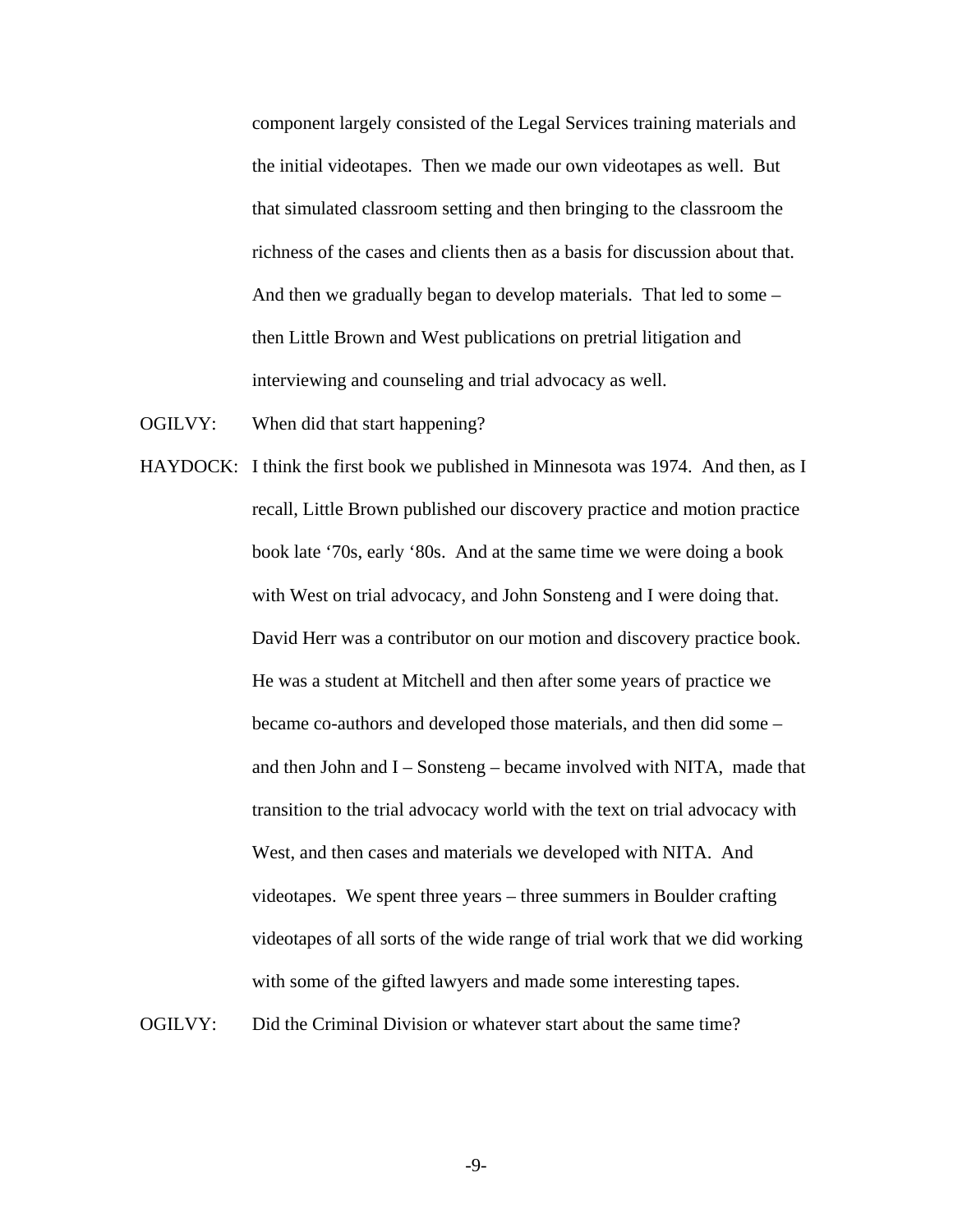- HAYDOCK: It did. Rosalie started she had basically the same sort of format with the relationship with the local Ramsey County public defender, later started the Prosecution Clinic as well, but it was mostly public defender work in the beginning, sort of the same: we had some adjuncts who we were giving some supplementary salary to, and then she was doing full-time work on misdemeanors on the public defender's side in St. Paul. And then we developed a Consumer Law Clinic, so we just focused on cases that dealt with consumer law; Civil Rights Clinic – we were bringing in, again, the richness of the Twin Cities was that they had good lawyers who were good teachers as well as practitioners, so Civil Rights, Bankruptcy Clinic. We developed a small Estate Planning Clinic in the beginning, and then military -- because of the Vietnam War we had a Military Law Clinic dealing with some discharge issues. These were all -- for veterans – these were all additional clinics.
- OGILVY: Early?
- HAYDOCK: These were all early  $-19 -$  so this was '73 we started the clinic, so the mid '70s, by the end of – as I remember we were doing the CLEPR reports and we had over a dozen separate clinics. We had a Felony Clinic, an Appellate Criminal Appeals Clinic, and had developed just a wonderful range of experiences for students eventually. And part of that – we had the benefit of having students who were demanding that. We had some very active student groups during those years at Mitchell, and they went to the dean and said, "We want more of this." And Doug Heidenreich, who

-10-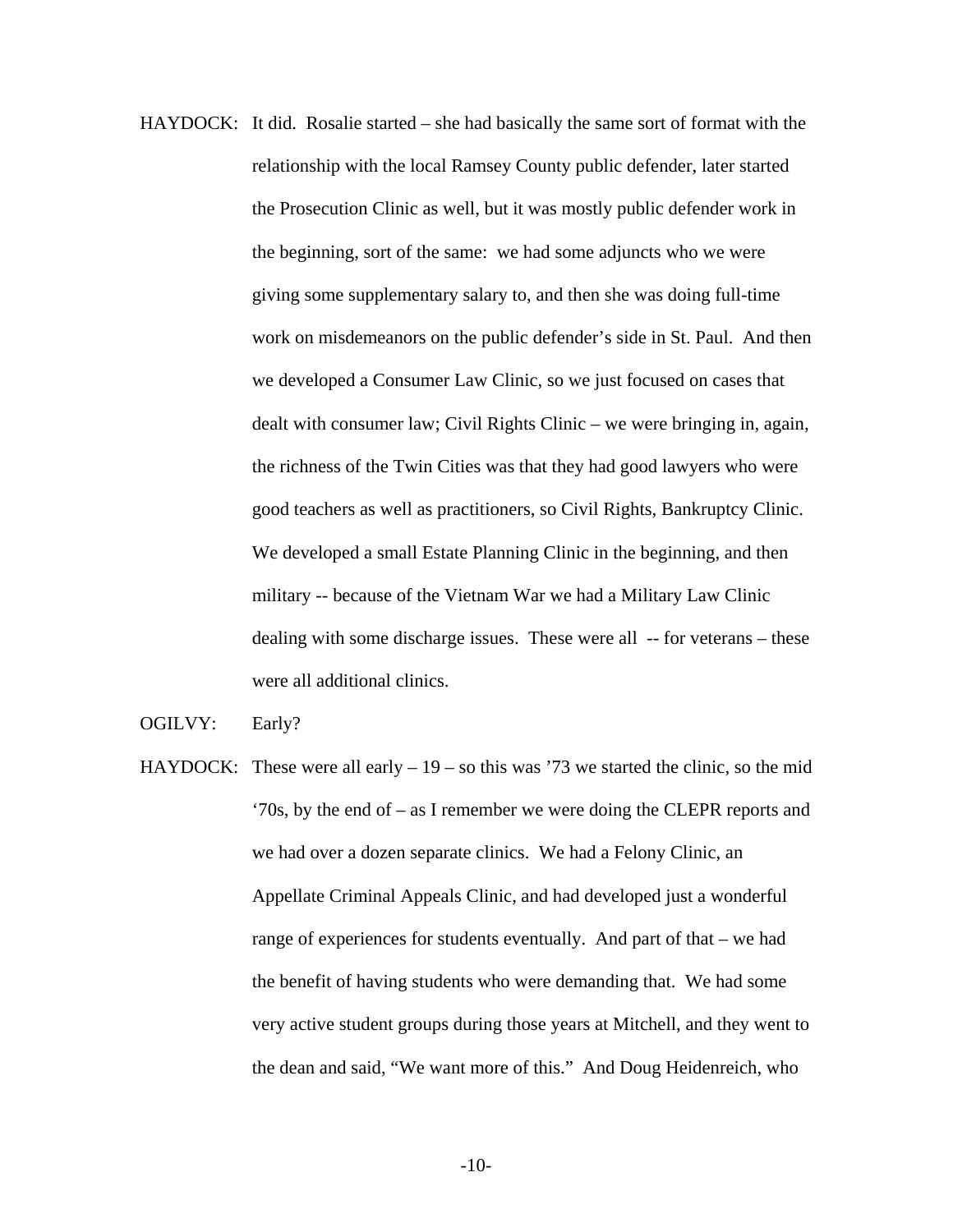was the dean, was very open to that. And so he gave us some funding and we got some funding from the community. Eventually we got some funding from CLEPR just to develop and explore that. And a lot of it was volunteer time from some of the attorneys who we had made relationships with, either former Mitchell grads who liked to give back to the school and just – and some of the firms would also contribute some of their time as well. So it was just – it just worked well magically. Part of it was the enthusiasm the students brought, the openness of the faculty who did it, because we were on tenure track. This wasn't a question of us being – we were in a separate, across – next door to the school, but we were integrated into the curriculum, and we were blessed with not having any of the issues. We'd go to the annual clinical NLAD meetings, and we didn't have the problems that clinicians around the country were facing. So we were just blessed with that.

- OGILVY: To hear you describe it, I mean, you've got to be one of the largest early clinical programs.
- HAYDOCK: We were. We were at that time. Georgetown had a large offerings of courses, but we were one of the larger ones in terms of numbers of students, numbers of credits – these were all credit courses that the faculty approved and allowed us to craft, create. We started the Judicial Intern Clinic. We had a Legislation Clinic – and still do – where students could work with lobbyists, because St. Paul was the state capital, so it was convenient. And, again, Mitchell had this history of being willing to bring

-11-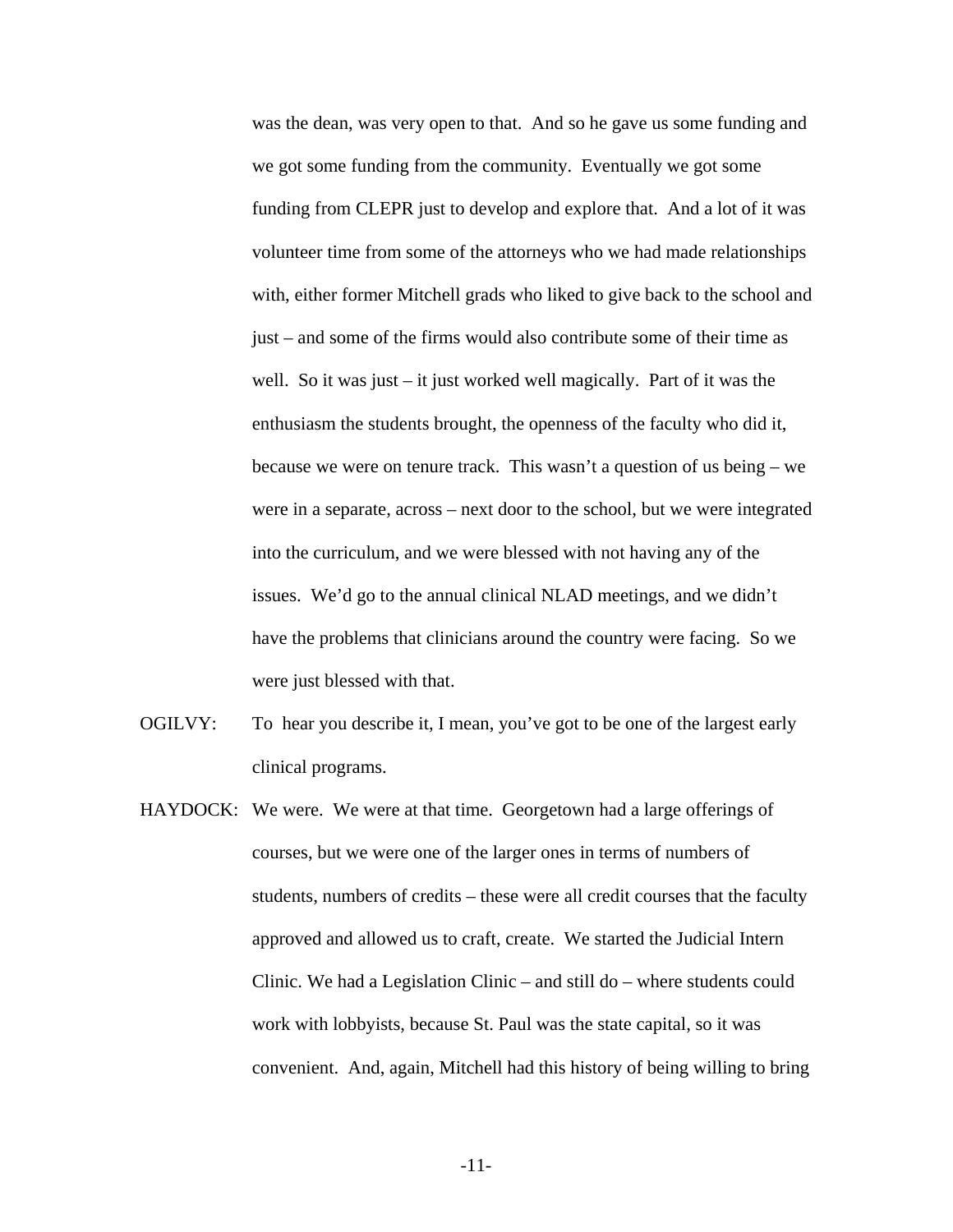in adjuncts. And we were able to bring in some really gifted teachers and practitioners to work with those students.

- OGILVY: And how many of you were full-time faculty members at the school?
- HAYDOCK: Initially Rosalie Wahl and I were the two full-time, and then we brought on graduates and full-time contract teachers, so Legal Services attorneys instead of being paid half-time were paid full-time, and they were still on the payroll with Legal Services, but we were paying in effect their salary and benefits. We had two of those, and then we gradually had another when Phebe Haugen came on, then we had John Sonsteng came on. So we had four full-time people by the late '70s. Then Rosalie went to the Supreme Court and we replaced her.

But part of the mix was the reliance on adjuncts to teach either identifiable courses. And the model we tried to create was to provide – help them with developing the classroom materials so that they weren't left on their own to develop some of the classroom substantive and skills materials, and let them do what they do best, which was supervise the students in the actual cases, and then come to the classroom. So we helped design that and had sort of a fairly good model for doing that.

OGILVY: Were the clients then the clinic's clients or were they the agency's clients? HAYDOCK: They were both. I mean, it ranged from – we have active intake at the law school campus itself for certain clients. The Legal Services -- criminal and civil clients through Legal Services were at their offices, as we had some dedicated office space there that we used. But our initial

-12-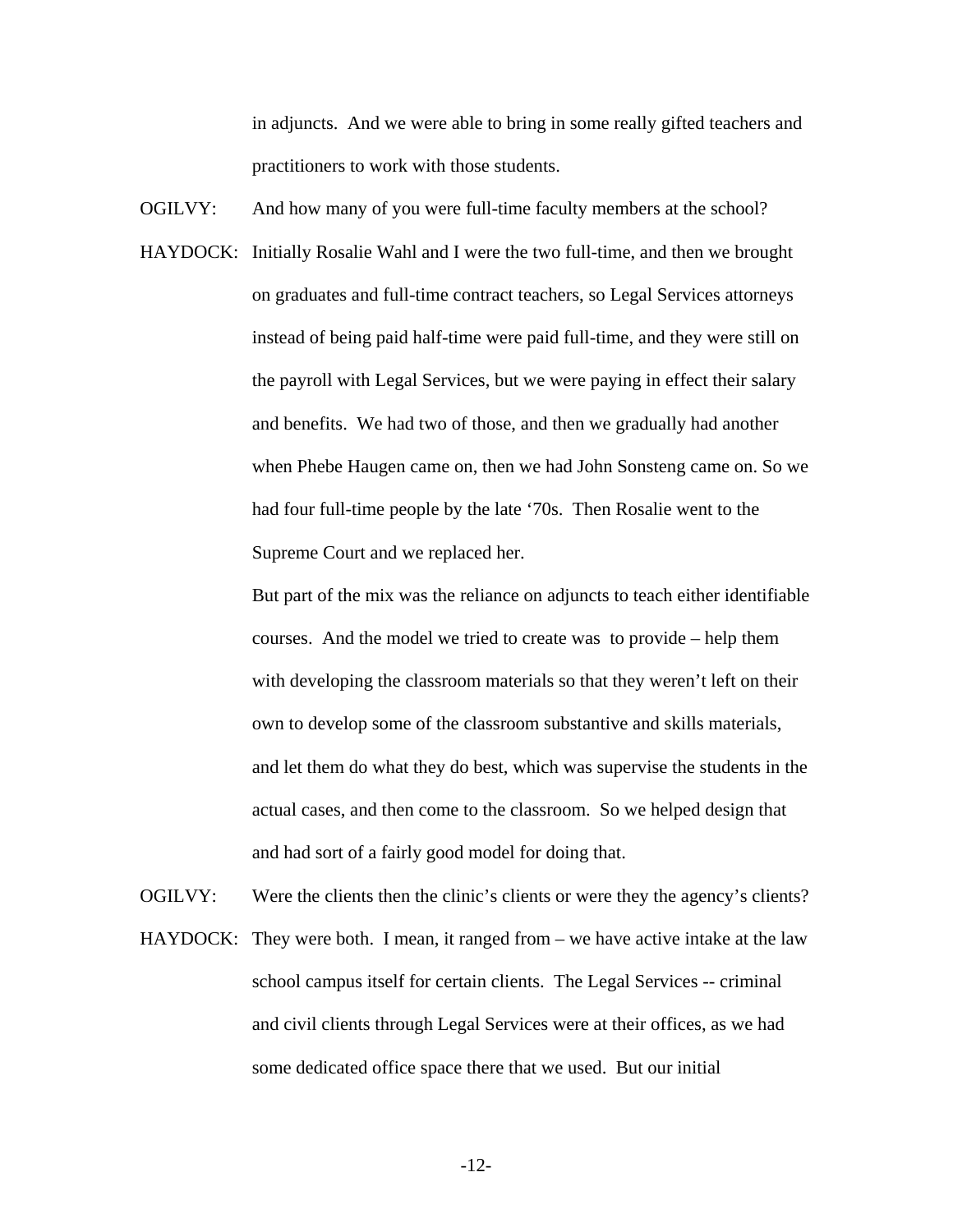Immigration Clinic, Military Law Clinic, the clients came to us. We were on a bus route in St. Paul, so it was a fairly – it was not as easy as going downtown, but people were able to get to us fairly easily.

- OGILVY: What was your student population at that time?
- HAYDOCK: We had expanded. Mitchell was probably 400 students when I started there, and then by the end of the '70s we were close to – we had doubled that in size. It was the beginning decade of the women generation. There were very few women when I started there, and then by the end of that decade it was a good third. And then within a few years it was about half. And the law school demand had increased by then. We had moved to a new facility in the mid '70s, so we had the space to become a larger school and went from a purely part-time program with a small full-time program to a much larger full-time program with still a substantial part-time program. And now we're about 1,000 students in the mixed milieu of fulland part-time students.
- OGILVY: And how many of those students would do a clinical program?
- HAYDOCK: We had we tried to  $-1$  can't recall the exact numbers, but we try to at least have about 150 clinical placements per semester, so we could do about 300 students a year, and the notion that students could at least have, if they wanted, they could have one clinical experience. And some of them, because they were – particularly some of the part-time folks who were having a job didn't feel – and if they were clerking for a firm didn't necessarily feel the same need for that experience. So some students were

-13-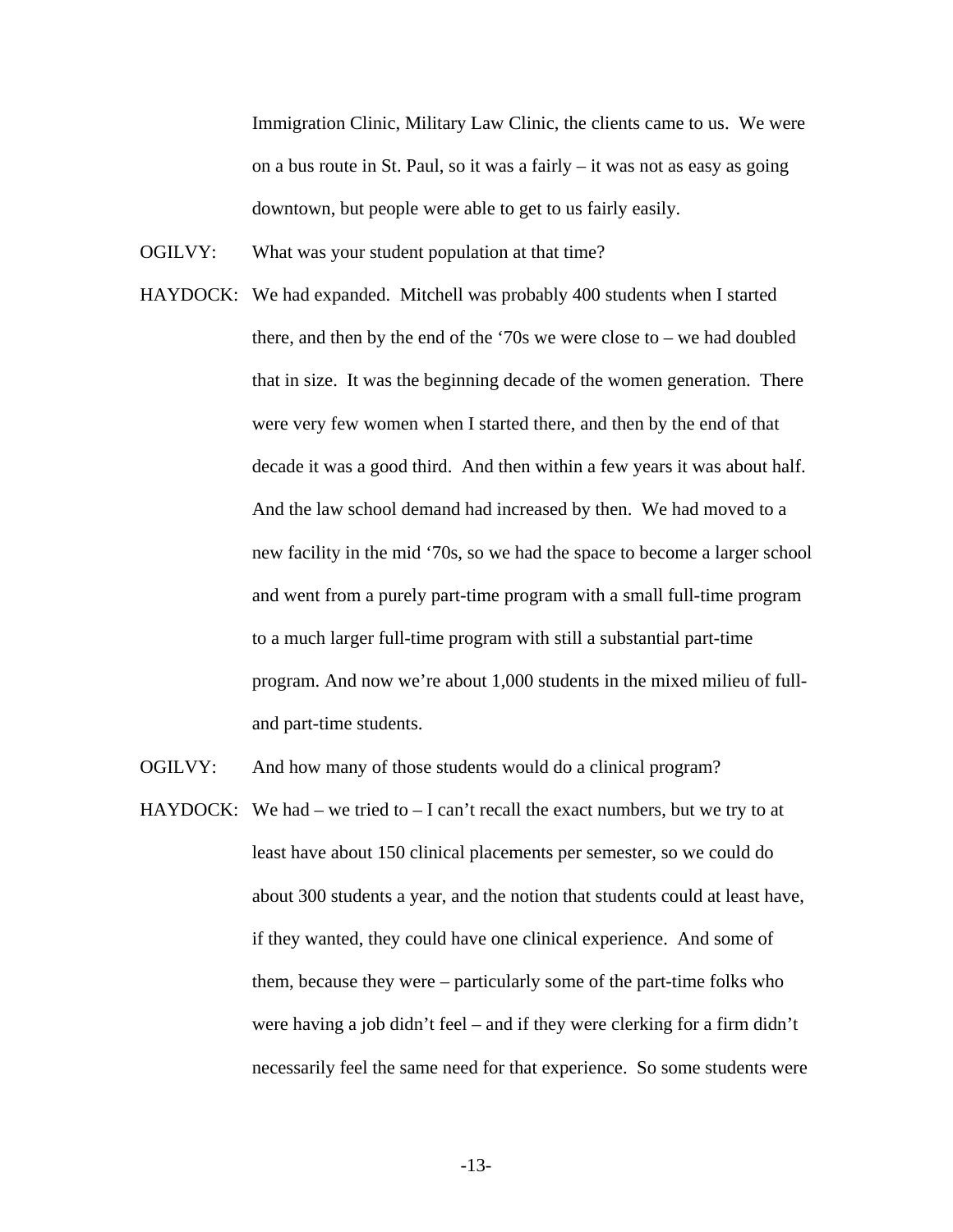taking multiple clinics. And we had a full – large numbers of student directors. I'd say on average in the beginning we probably had about 20 student directors. And we had some desks and offices. So they were instrumental in helping monitor the cases, files, and do all the things that we had to do before there were computers and all those neat little things practicing law with carbon paper. And they were – and, again, those student directors, as we looked into about five years, we'd contact them and they would come back – many of them, not all, would come back and be an adjunct and help supervise some students in their areas of specialty.

- OGILVY: Did you find a need to develop a specific program for the part-time students or not?
- HAYDOCK: No. We had well, the students, the part-time, they'd have a full-time job – we needed to have some flexible scheduling because court cases, court hearings, we couldn't change those. We could do client interviews in the off hours and the evening hours, but it worked out fairly well. They were interested enough if they had a job with some flexible hours. And there were some who were clerking for firms, and the firms recognized that they could benefit by doing this as well, so they were open to that notion. And it was – I mean, Bob Oliphant was doing that at the university, and so the legal community was sort of used to that notion. And then we had a large program and so it wasn't – I mean, people who participated at a different range – we had a Judicial Intern Clinic, so we had students placed with judges who clerked for them for credit, and so we got the judiciary

-14-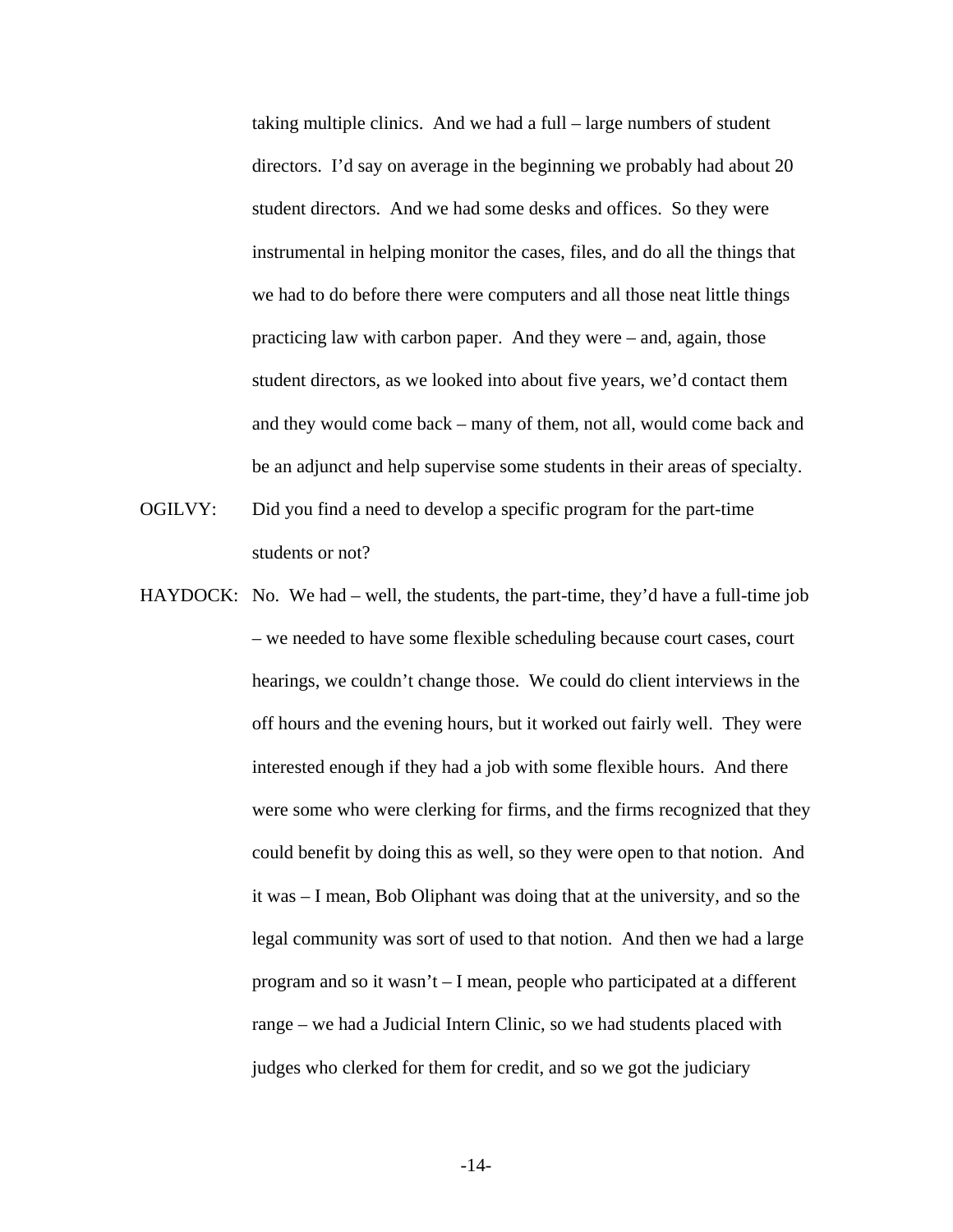involved at the appellate level. And it's a large enough but small enough legal community where people knew what we were doing and were generally supportive of it – bar association groups or sections and that.

- OGILVY: Were these separate but equal clinics? Was there an overall director? Or how was it structured?
- HAYDOCK: I was the overall director, and Rosalie was I was civil director, she was criminal director. And then when she left I became the overall director and supervised and created and did more administrative work once we developed – once we got more faculty involved. And then we were gradually able to get some of the regular faculty to teach clinical courses. So we had folks who were teaching torts who were doing some supervision of students in civil procedure or contracts. They would come in for a semester, supervise a few students, sometimes teach a classroom component of the course as well. They didn't stay as long as we'd like because, as you know, it was hard work. Being in a classroom had a certain ease to it compared to the notion of clinical education. But it was a valuable experience and many of them were open to it.

OGILVY: Is that still true today?

HAYDOCK: It's true today, right. We still rotate people through a number of the clinical courses – not as many as we would like, and because of the scheduling systems it was – we were probably more flexible back then than we are today with scheduling and class loads, so it was a bit easier back then than it is now.

-15-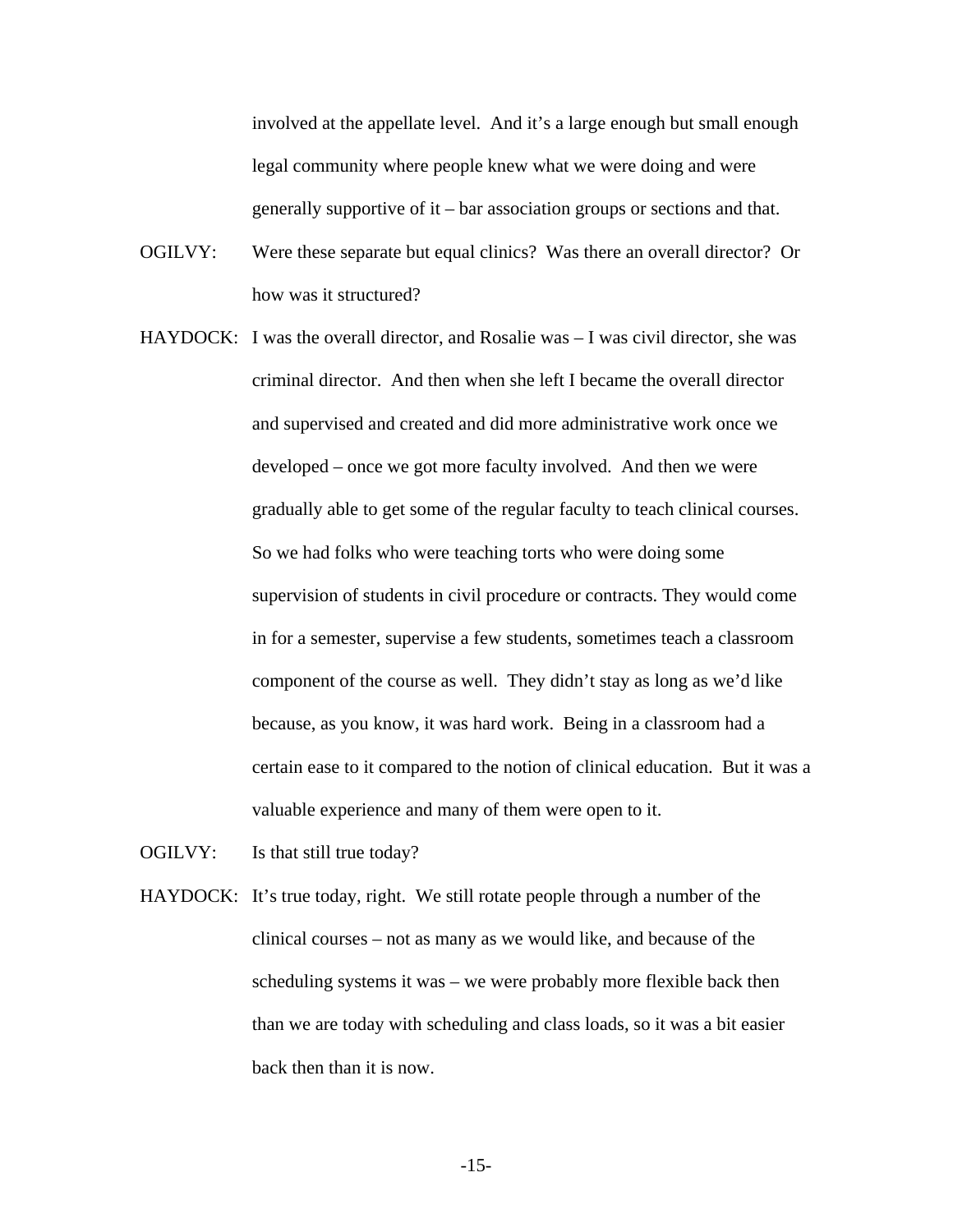- OGILVY: Over the years, if you were to trace the changes in pedagogy that you saw, can you kind of describe them? I think it's difficult, because it's evolutionary and it's kind of hard to point out the changes.
- HAYDOCK: Yeah. I think sort of the highlights of the changes I think the clinical education of bringing the case files into the class was the obvious way of doing it. But I think for us the difficulty was structuring that in a way so that you could get through a curriculum of the skills and the topics you wanted to get through rather than haphazard sort of case file what-maycome approach. And so for me those early years with Legal Services developing those materials, and then the opportunities that Little Brown and West gave us to publish those materials, and the NITA work, developed the basis for that. So if you look back at the – besides the casebooks that Bellow and Moulton developed, just the skills training materials that were developed, and over the decade or so it took to develop those became very helpful to the students. And that combined with the videotaping we did. So you could read about it, you could show them good lawyering, not so good lawyering. They could do it. You could videotape them in segments. We tried with most of the clinics to do some simulation as well as live clinic to prepare them for the particular event, and then blend that with the actual event itself and the actual experience of client representation was a great package. And we had the good fortune of being able to get enough credits that we could have two or three or four credits a semester in a clinic, depending on the number of hours they were

-16-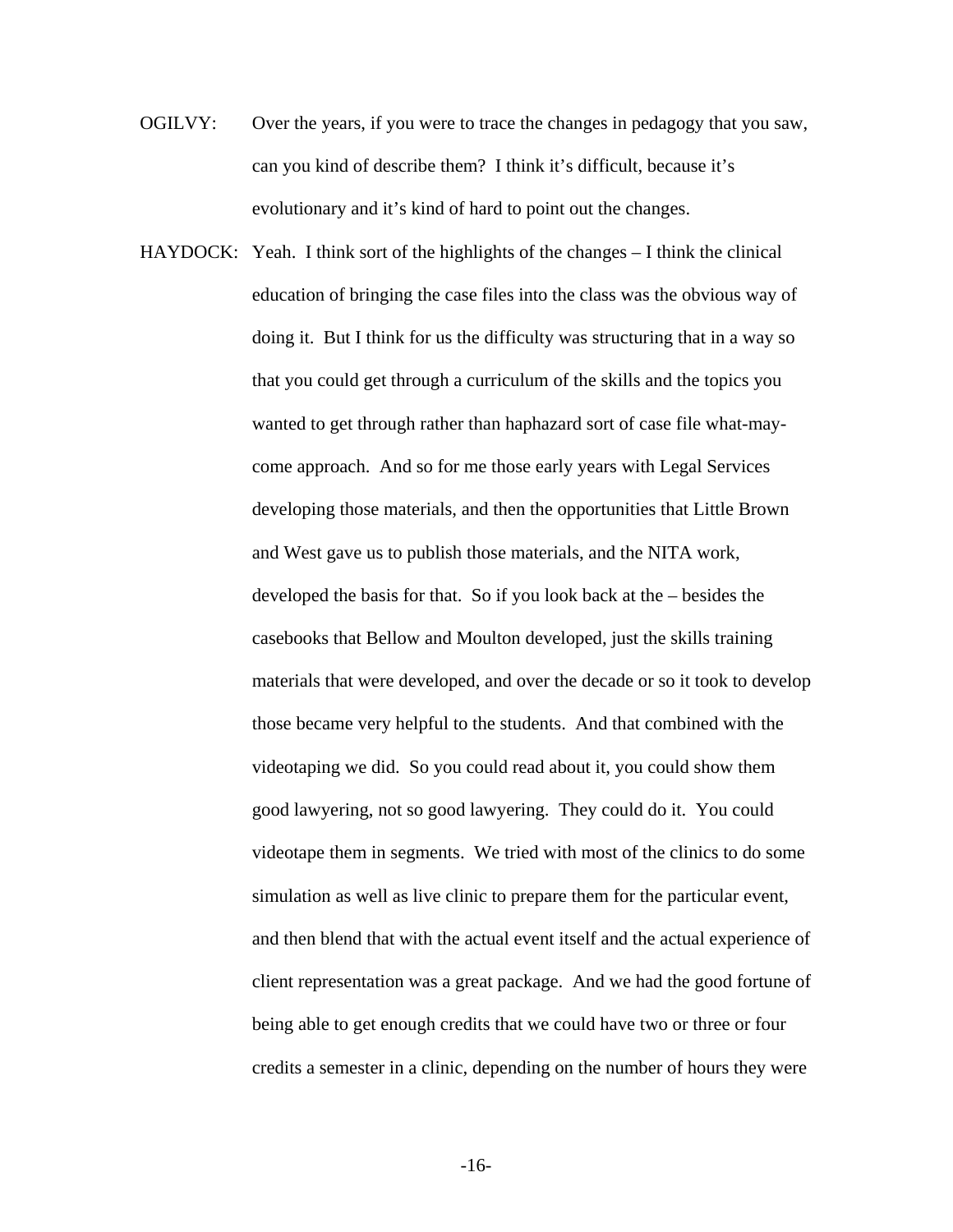spending keeping track of their hours and the time in the classroom. So we were fortunate to have the flexibility to develop some of those courses and materials.

- OGILVY: If you walked into your clinic today, how differently would it look?
- HAYDOCK: It's interesting, because it's very close to what it was probably by the end of the 1970s or early '80s. I mean, I don't think – if a student walked in from then to class now, they'd say, déjà vu. Now, the materials have changed, and I think we're better off at selecting the materials. And the topics are a little tighter, and class discussions are a bit more focused, I think, and the ethical issues are a little bit better defined. But I think structurally it's pretty well the same that way, because it was – for the early years I think we realized this was a good learning experience and a good learning model, and it's true for – it was true then, it's true 20, 30 years later.
- OGILVY: Right, yeah. You mentioned you got some CLEPR money early on. Were you involved in any of the CLEPR meetings?
- HAYDOCK: I remember Buck Hill Falls was one, and we were involved. And the thing about CLEPR – we didn't get initial CLEPR money because we were – we had too much money. The school was so supportive of the clinical education that Pincus wouldn't give us money at first because we had enough. It was only later that I made him feel bad about something that he gave us some money. But it was counterintuitive. We had too much support from the school. He said, "Other schools out there are

-17-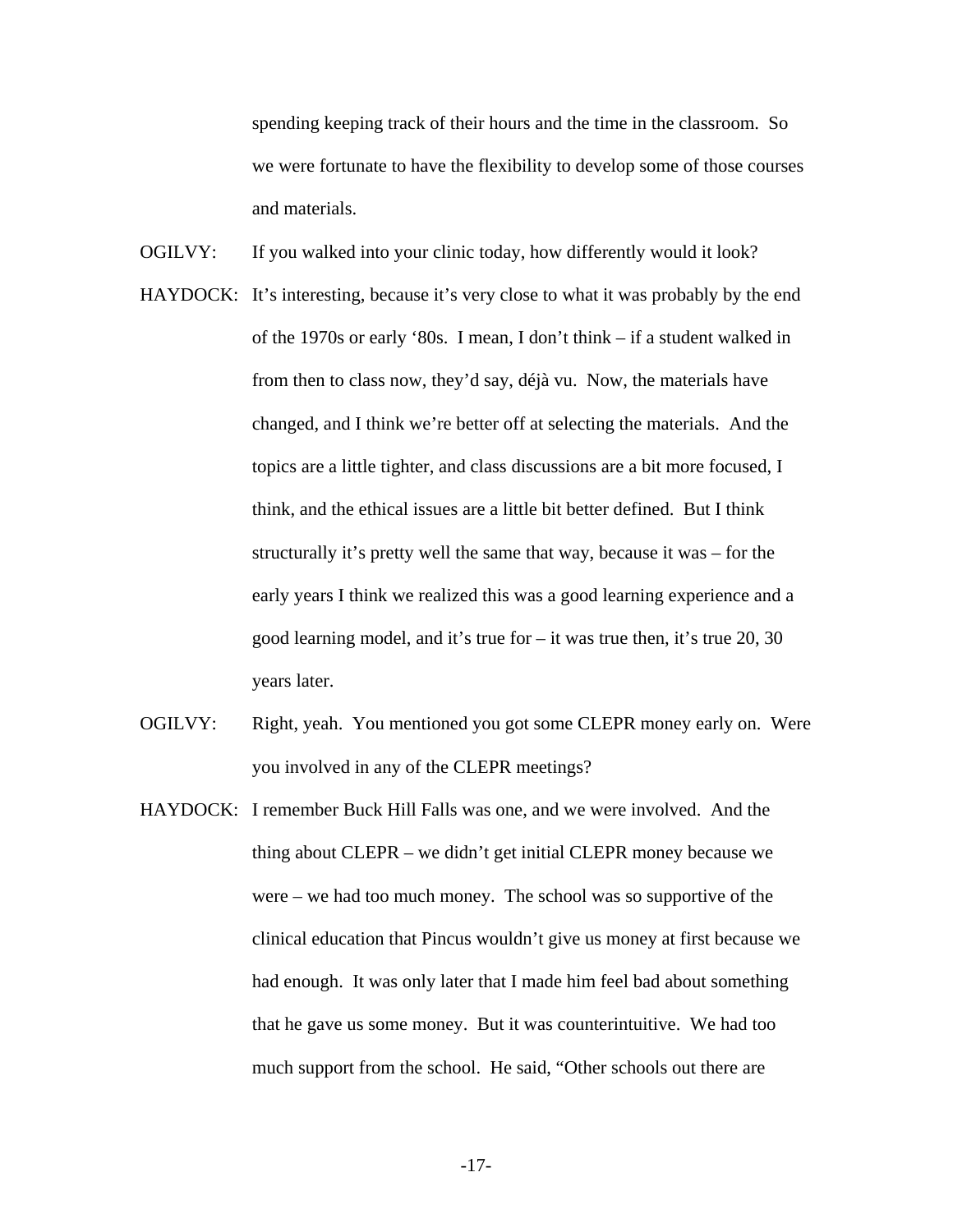really struggling. You don't need it." So at least I was director by then. Then we got some  $-$  is it Title  $-$  the funding from  $-$ 

- OGILVY: It was Title IX and then Title XI.
- HAYDOCK: Title XI. And we started I know an Elder Law Clinic out of that. We started some new clinics based on that funding, because they were funding – largely funding new programs. So we hired some folks to get in some areas we hadn't been in before.
- OGILVY: Did you have any direct contact with Bill Pincus?
- HAYDOCK: Yes. Yeah. He came well, Bob Oliphant and he were friends, and so we met together in Minneapolis sometimes at some of the meetings, and my frustration not getting money in the early years led to some contacts with him as well.
- OGILVY: Do you have any impressions?
- HAYDOCK: Well, he was in some ways ahead of his time in terms of the notion of the value of this – not just for making more lawyers but for the public good and the public service notion of it. I think that mission always that we are not there just to train lawyers to be better lawyers, but also to serve people, and to balance that, because I think the different transition from Legal Services was that we're there to serve the client, and then in the clinical setting we're there to serve the student. And sometimes there was a mesh, sometimes there was a conflict. But he opened me  $up-I$  recall some – there was a broader picture than just training the students who are here to

-18-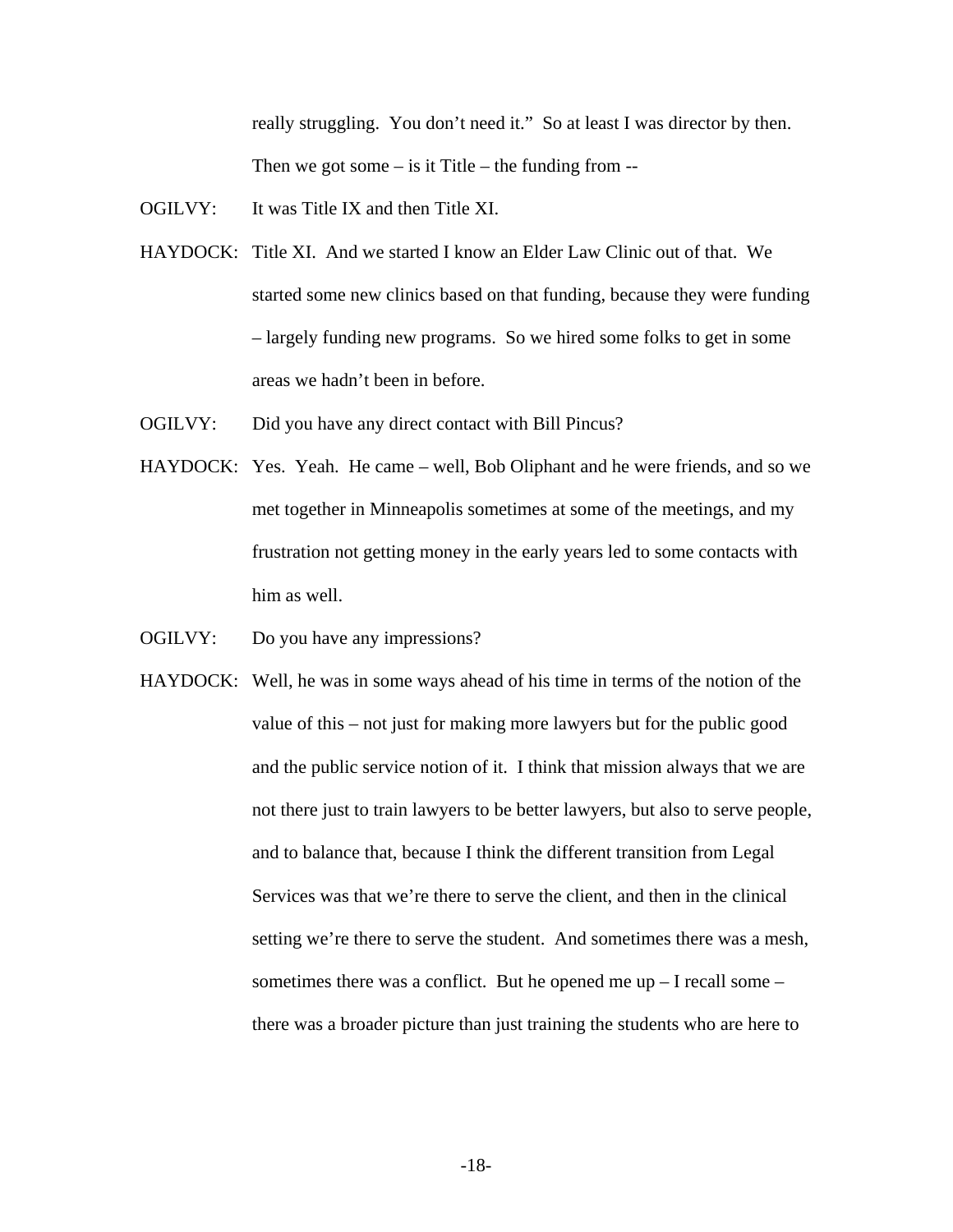make the world a better place as well, that mission we came in with as Reggie fellows.

- OGILVY: You also mentioned that you attended some of the national conferences that AALS sponsored. What was the value of those to you, and what was your participation?
- HAYDOCK: Well, the value was camaraderie, collegiality, support. And I probably recall the dinners and the socializing and the war stories – have some vivid recollections of those dinners. I can't recall much of the substantive conferences or what happened in the talks, if we ever paid attention to each other or thought that we were all smarter than each other anyhow. But it was the camaraderie that  $-$  as I said at Mitchell we didn't have sort of some of the same problems some of these folks had in terms of secondclass status and all that. But in terms of the challenges we had in what to teach, what not to teach, those were good times, good social meetings.
- OGILVY: One of the not one of the oldest regional conference is the Midwest Conference.
- HAYDOCK: Yes, right.
- OGILVY: And I assume you were in on that from the beginning?
- HAYDOCK: I was in on that, although I wasn't as active I think we had Eric Janus, who replaced me as clinical director at Mitchell around the mid '80s or so, when I still taught clinic but also did more simulation -- and he was more instrumental in that. But our current – Peter Knapp and Ann Juergens, Nancy Ver Steegh – we've got a current faculty which are big supporters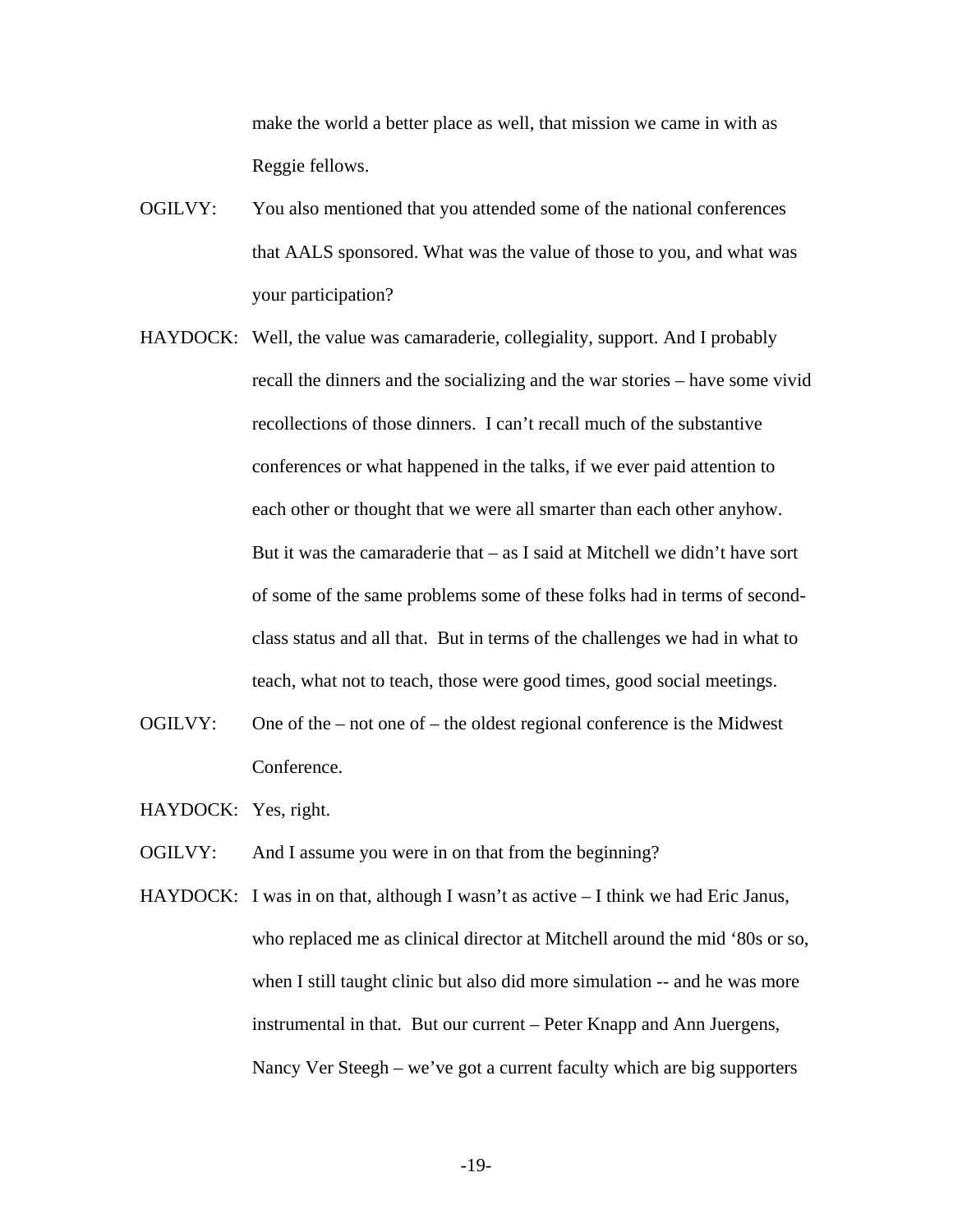of that. Again, I was talking with them earlier about -- because it's  $-1$ can't recall the timing – that's still upcoming in May – they would look forward to the social events. So times haven't changed. It was fun about that.

- OGILVY: I think one of the hallmarks. Everyone who knows about that knows about the dancing that goes on at the Midwest Conference.
- HAYDOCK: Dancing. And we used to do bowling in some of the early years too. But it got too competitive. So I think dancing seemed the more appropriate venue.
- OGILVY: When did you start your transition out of the clinic and into other activities?
- HAYDOCK: I stayed I gave up the directorship in about in the mid '80s. I became more involved with NITA and the simulation. And then John Sonsteng and I began to develop what we still teach at Mitchell now, what is called the practicum, which was the notion was to bring, to create – to have students practice law in the law school in a law office setting. So we would take 24 students a semester – and initially it was a 10-credit immersion course. So they were there for 10 credits. Now I believe it's around six. And they practice law. We had law firm stationery, we had dedicated space where they had the desks. They had three or four together in a partnership. Sometimes they would split up, sometimes they'd stay together.

-20-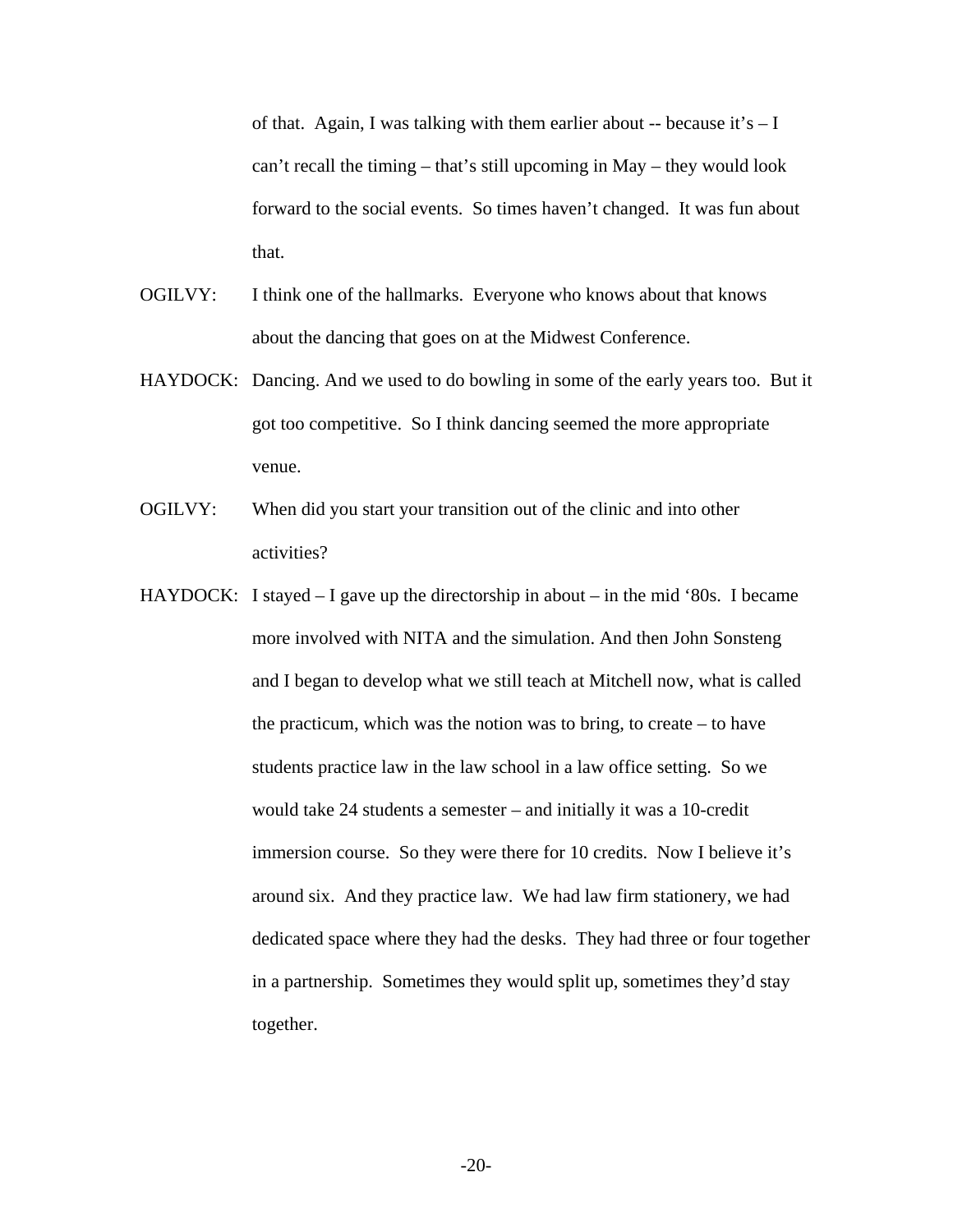And what we did fairly well was to take some of the best of clinical and some of the best of simulation so that, for example, we had a DUI client who would call them at home  $11:00$ ,  $12:00$  at night. Back then – the law has changed since then, but you had an opportunity to call an attorney before you took a breathalyzer. So they had to give him advice on the spot as to whether they should or should not take the test, what they should say or not say. The next day that client who was simulated would show up in the office, and they'd have the script and they'd say that. And then we were able to get the courts to allow us to schedule that client in court. So they go down to the courthouse, so standing in the well with real defendants, and the case would be called, and then they would have to make a presentation to the judge, and the prosecutor had a file on this – we had good cooperation with the prosecutor. So we had that sort of experience trying to be of a more uniform experience and still have a little bit more control over some of the learning experiences and blend that together. So we created that with some criminal case and the civil tort case, estate planning case – topics that we weren't able to do in the clinical setting. We tried a fee-based clinical course for a while, but there was just too much competition and concern from the Bar Association that we were taking money away. And our director of development thought that if we were taking clients away from alums, they're less likely to give money. So there was that sort of issue. So we'd try to take areas that we weren't able to do in a live clinic setting, and give students those experiences so

-21-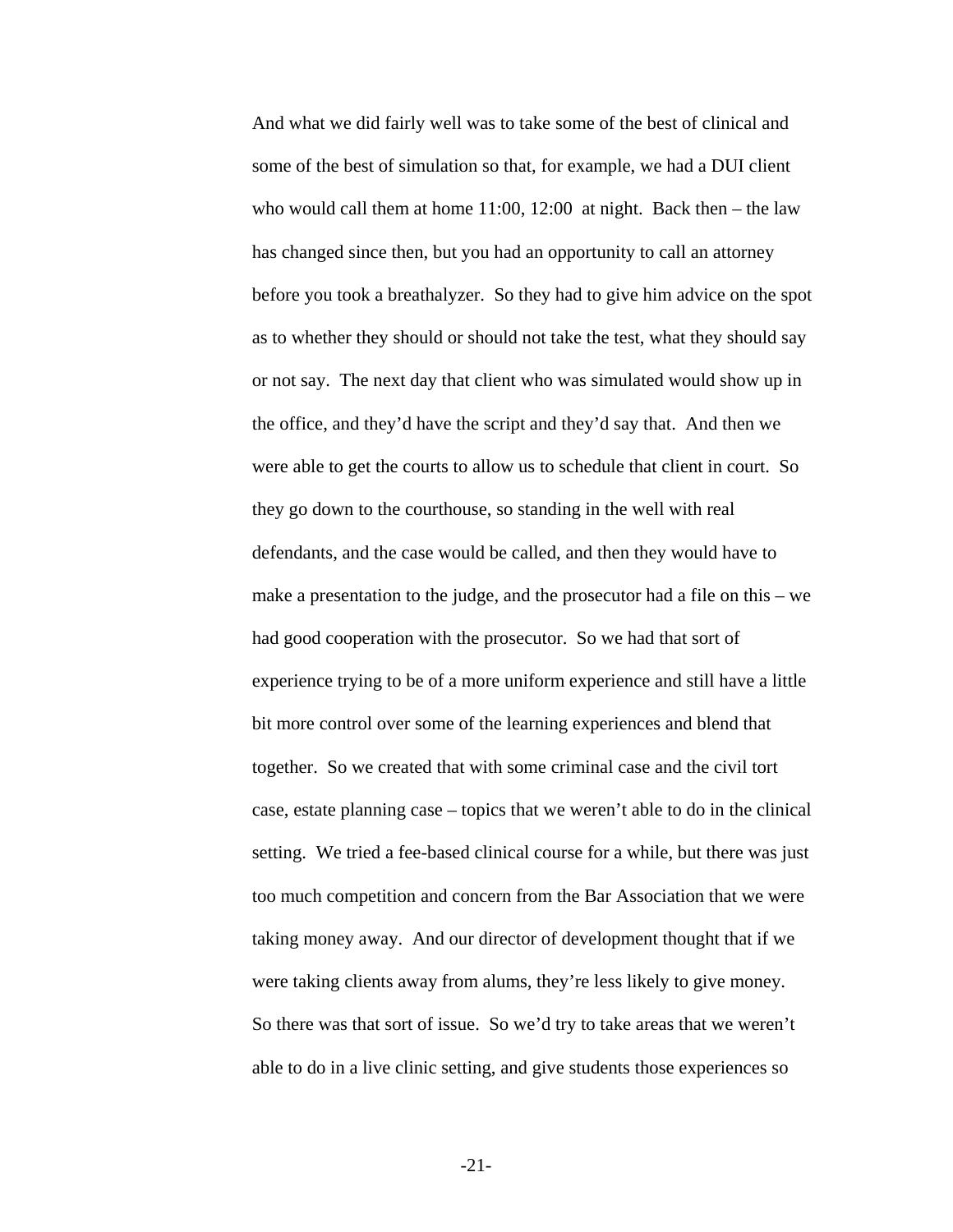that when they began practicing they could – you know, they've already written a will, appeared in court on a DUI, sort of a general practice scope that we had.

I think I recall in the beginning for the 10 credits we probably had about eight major problems. And Janus stayed closer to that and developed some case files that are just rich with ethical issues and opportunities for students to learn. And unless you knew differently, the client coming in or the appearance in court, you wouldn't know it was simulated. It was pretty well done.

- OGILVY: It sounds like a logistical nightmare.
- HAYDOCK: It is, and an expensive nightmare. And so it takes a full-time administrator as well as faculty and a phalanx of adjuncts, many of whom it is roleplaying what they are doing so they don't really have to teach. They're just being lawyers or being a judge. And then many, if not most – most of them, not all – we bring into the classroom afterwards to debrief the students, so they critique the students from their perspective about how things went, how they didn't go. And the simulated clients will do that as well.
- OGILVY: Where do you recruit them?
- HAYDOCK: We have largely volunteers. Some of the universities some we had actors we would get. But we'd get people who will just repeat – they enjoy the experience. Some are gender specific and age specific, so some of them were friends or relatives that we brought in for variety. So part of

-22-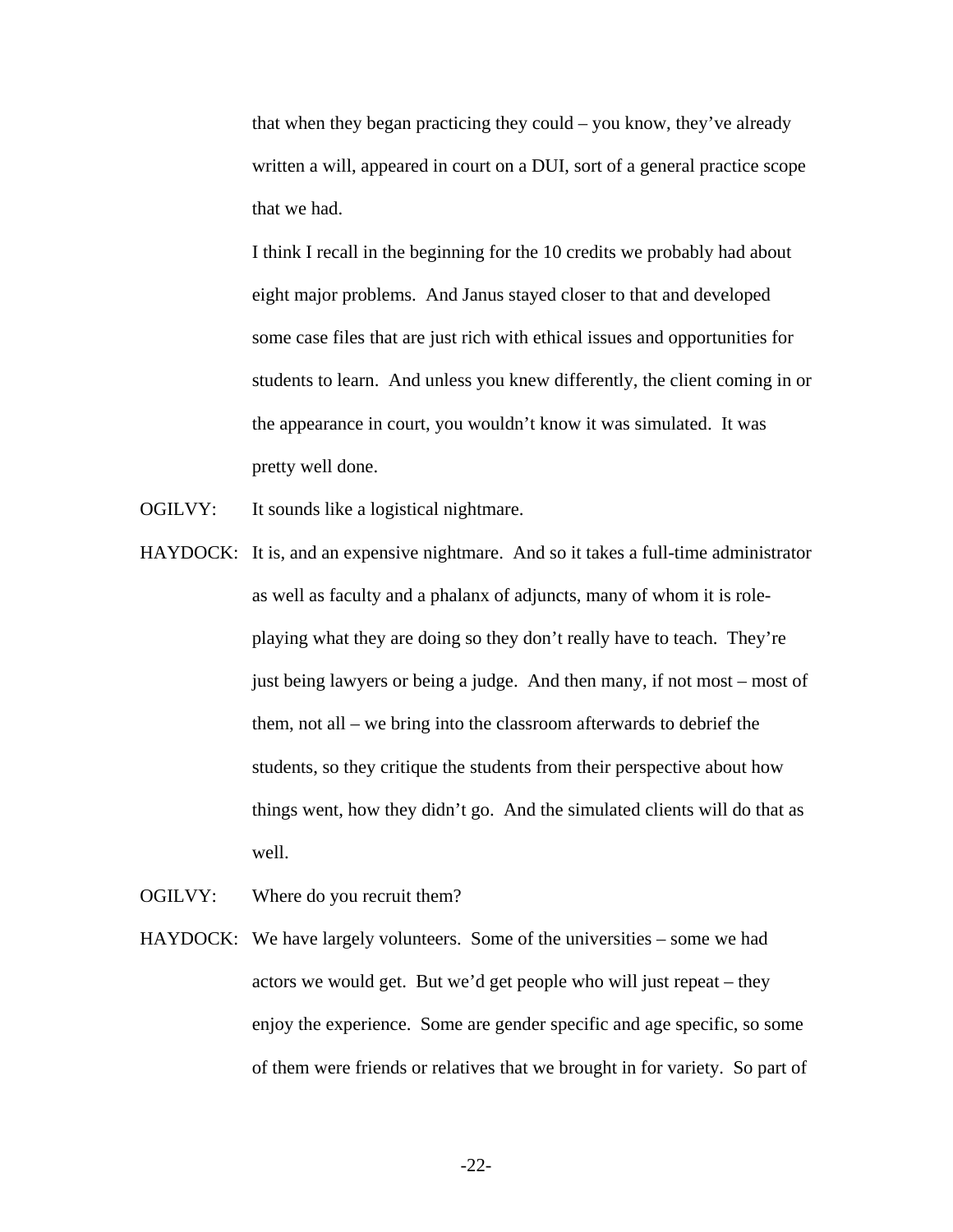the challenge is identifying them and bringing them -- scheduling their lives in such a way that they can come in. It's worked fairly well. The University of San Diego teaches that same course, but it's such an expensive course and such an administratively heavy course that few law schools are willing to take that on, because it takes – well, it's practicing law in a class in a law school setting. So it's exhausting. And then all the written materials – and things are easier now with the computer-based system, but the files, paper files in the old days – so it was a struggle there. Even the stationery was hard to make up.

We had – I remember we had one law firm – we had one student leave school one semester, so we had a mock funeral in the practicum, had a little memorial service. So we tried to make it as – they were gone. (Laughter.) They had left us. They weren't coming back. So we tried to bring in some realism. And we had, I recall in the beginning we had a Supreme Court justice come and swear all the students in, give them the same oath they would take a year later after the bar. So we'd try to make it as realistic as possible, and gave them ethical dilemmas that were just conundrums that we didn't know the answers to, but challenged them. And some had different standards of where that line was to be drawn. And it was easier to do that when you had a simulated client, because you couldn't do that in a clinic setting as much. Sometimes it would happen, but they'd be more spontaneous. These were planned, so they were easier

-23-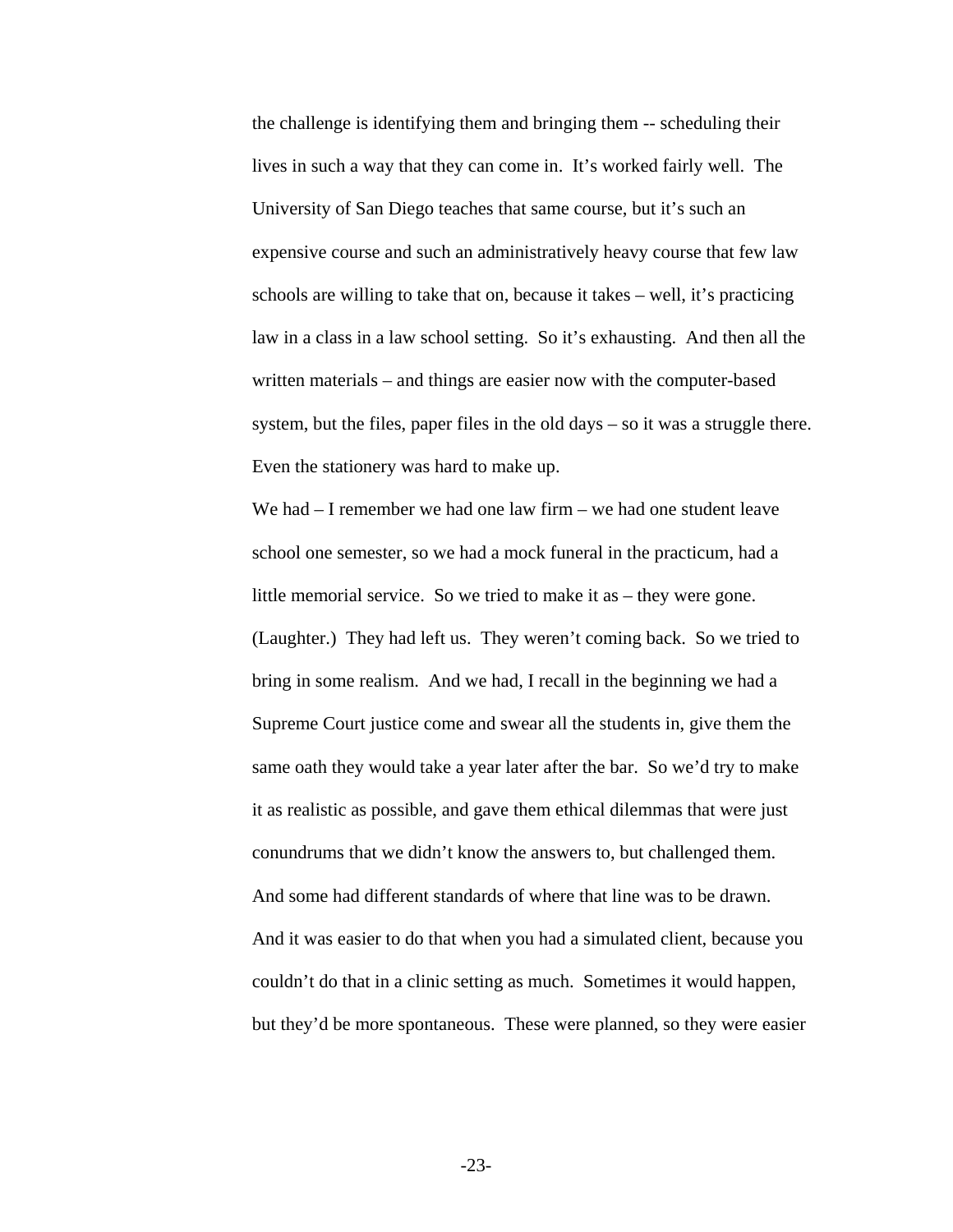to control. So that was part of the – crafting those materials, working with that, developing that, moving on then.

And then became active in the ADR movement in the early '90s up until today and blending – bringing that back to the simulated courses and clinic courses so it's not just the litigation as the primary source of the students learning; that it's a mix of the mediation, negotiation, arbitration, administrative hearings – offering that panoply and how those skills differ from litigation skills. They still believe, because they still take civil procedure in the first year, that litigation is the way to resolve disputes for many of them, but hopefully we can shape that a little bit and make it more realistic in the different age of practice that we face nowadays.

OGILVY: How much are you doing with arbitration?

HAYDOCK: We blend in arbitration into our basic – the traditional trial skills course, which was a predecessor to the clinical courses, is now a blend of arbitration, administrative hearings and bench trials. Jury trials are then saved for an advanced course. So we just focus more on basic skills in dealing with professional decision makers basically arbitrators, administrative law judges and judicial judges, and how do you influence that.

> I think that this switch, if I think the earlier question you asked, is that the focus has gone away from how lawyers – you know, what works for lawyers in terms of skill presentation and focusing more on how to influence decision makers so that how does the decision maker make the

> > -24-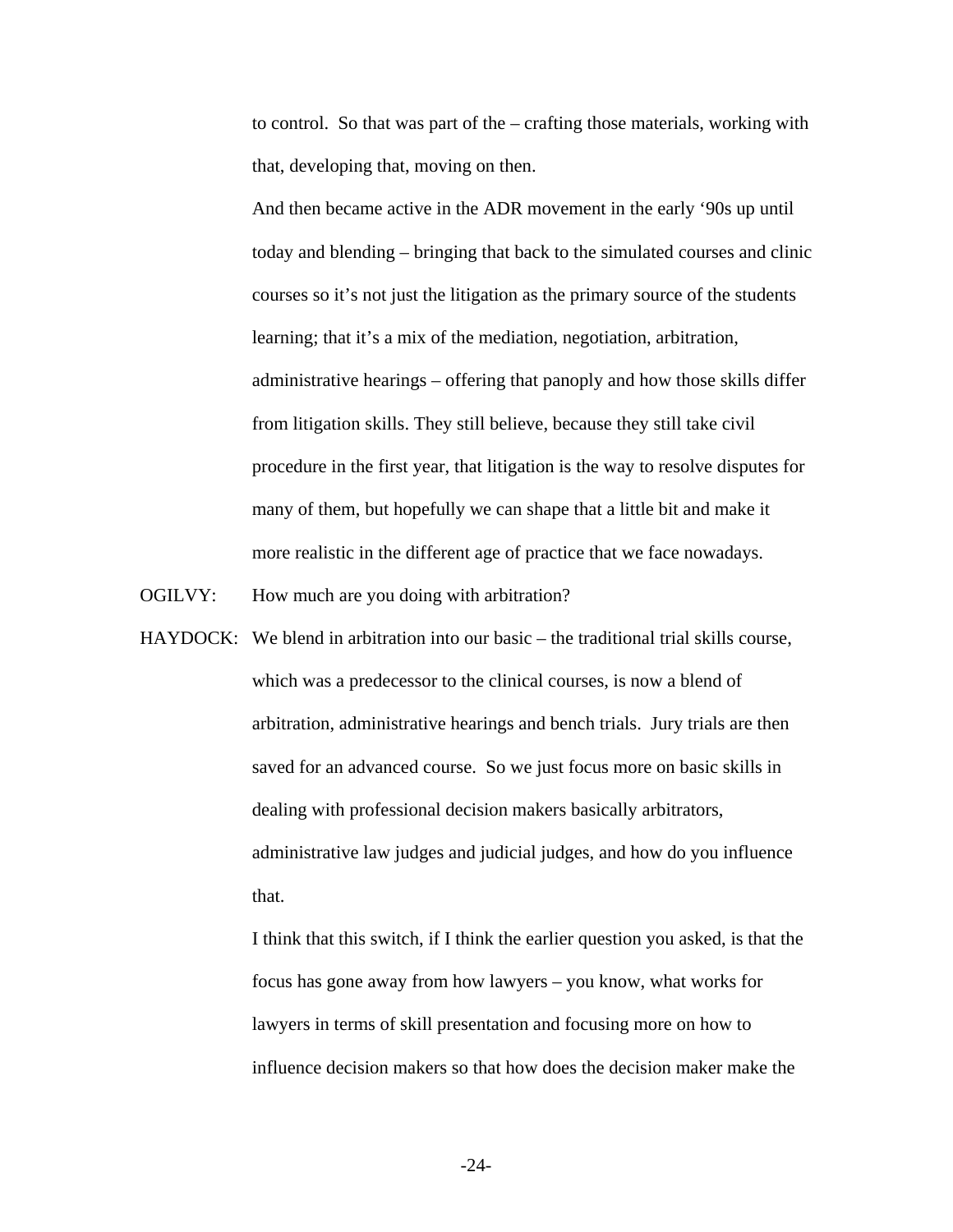decision, and what can you say or not say, and how do you say it to influence them one way or another? We have better information about that and a better sense of what might influence them. So that focus has changed I think over the years from just doing things for the pure fun of it, that it felt good, and that the crust was – felt good too – well, how does the listener – how does the audience adjust to that? You can do that with jury focus groups, but it's a little easier – not easier, but to focus on professional decision makers trying to understand what influences them. So we did some surveys and studies trying to isolate how they make decisions, what factors influence them, and then try to teach to those. So we'd focus more on that than just the skills.

- OGILVY: That's really interesting. Obviously as long as we've been teaching legal writing, we're doing that, but it's taken a long time to get into the oral arena.
- HAYDOCK: Yeah, it has. It has, surprisingly so. And it's part of it, I think, is the difficulty of figuring out how decision makers make decisions. What does influence them one way or the other? You know, is it the laws, the facts, is it equity, is it a mix of that? How do their values play? Are they likely to make a decision contrary to their values? And, if they are, because they believe in precedent, how does that – does precedent trump values? Do values trump precedent? And how to make the case when you present that to them has helped.

-25-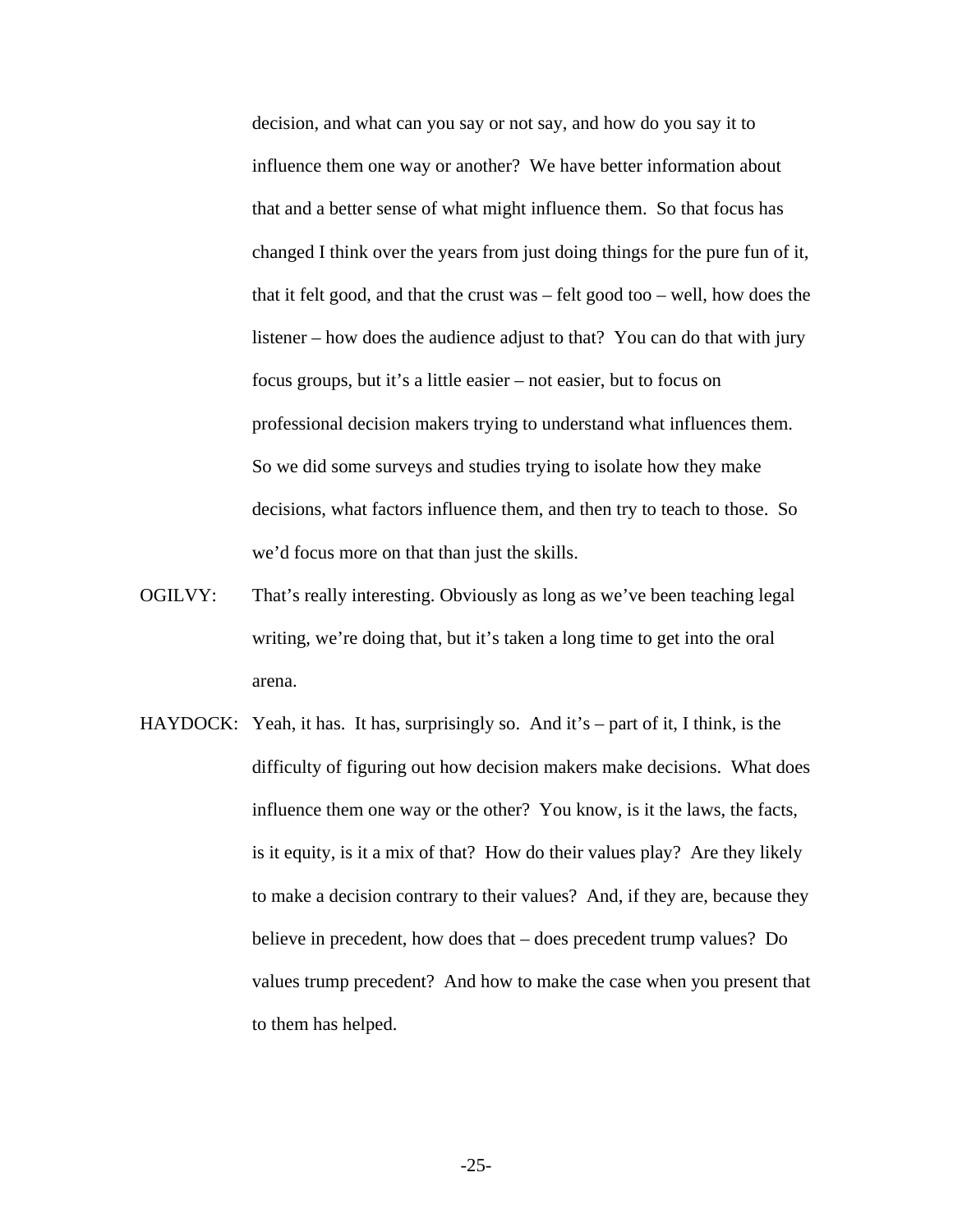And, oddly enough, when we brought in – some of the television programs by and large are unrealistic. Occasionally we get some good lawyering show and they script these cases, and you can learn from that environment as well. So that's not just real lawyers they can see, scripted cases and transcripts of cases that are based on some real cases, because what I think – but that's brought – at least television and some of the movie videos we show it's brought brevity, that you can do an opening statement in three minutes and ask the decision maker what they remember, and they'll remember more from that than they would a 10-minute one. Well, there's value there. Whether it's effective in the result or not is another issue. But there's a value in that, and so that you can package things in a way that – more concisely – and have people believe that. It's one thing -- because if you look at the development of legal writing that, be concise – but we still have 20-, 30-, 40-page briefs. And so it doesn't really carry over to that. And so how do -- because people still need – they've got to have two more pages to say this. Well, how does that play out in an oral presentation or for direct or cross-examination? How much of that direct really is going to have an influence on the decision maker that we think? So that's part of the challenge.

OGILVY: Where's your future then? What's next?

HAYDOCK: Well, yeah, it's been – it's been a wonderful career, both in terms of teaching and practicing and writing and some of the court work. I've got now some special master work, and we've started the Academy of Court-

-26-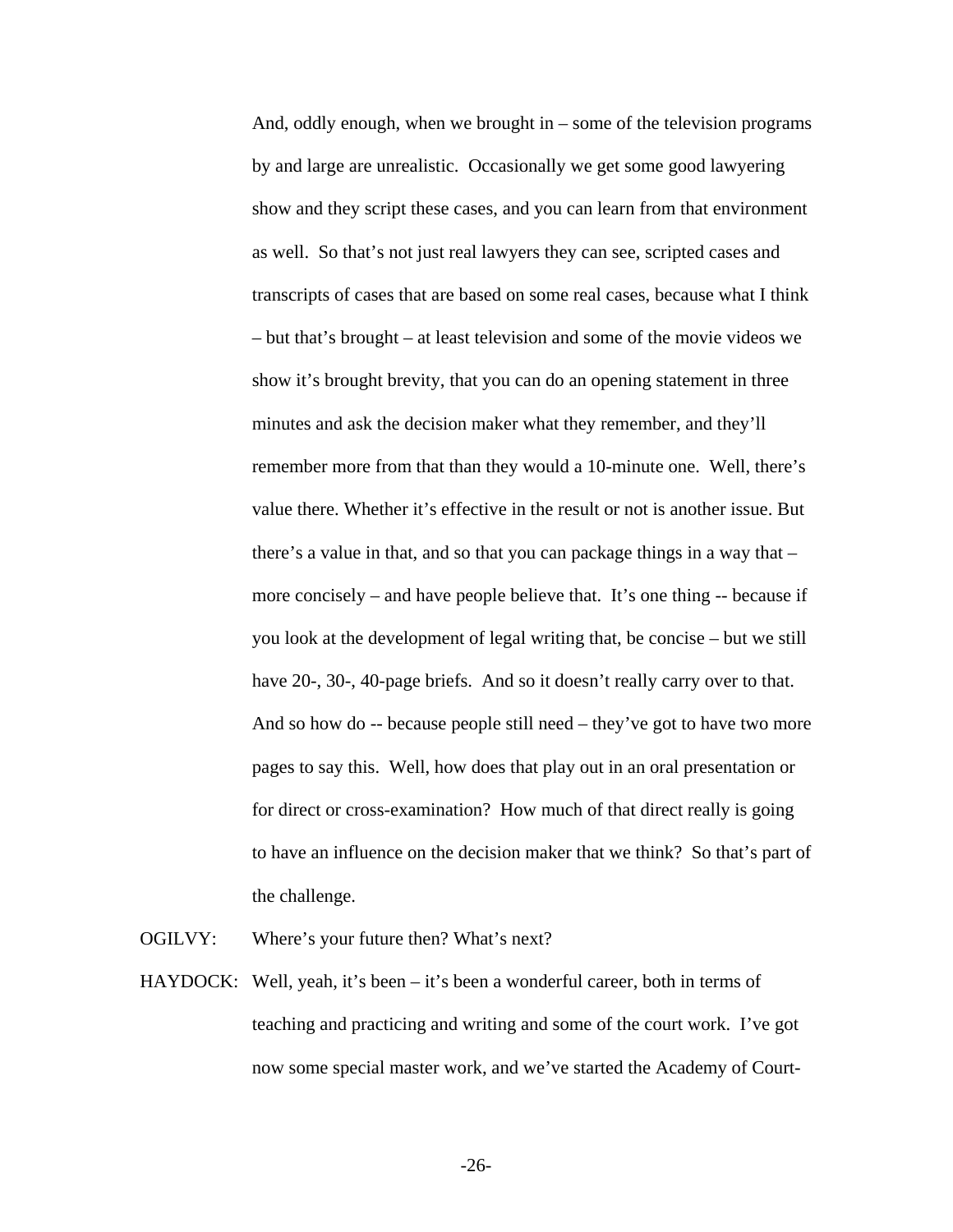Appointed Masters. Some help to the judiciary. We started the National Arbitration Law Student Competition, sponsored by the National Arbitration Forum and the ABA Law Student Division, so that students get more attuned to arbitration in the future as a way of resolving disputes. So doing – working on those projects and looking forward to developing more of that. But there's a return to still -- returning to the roots; that is, supervising the student with the consumer client. I had one two years ago that had the same exact legal issue we had back in 1974.

- OGILVY: What was that?
- HAYDOCK: It was a utility termination case by the city water department that turned off -- and we sued the water department for a due process hearing. And so a client comes in, water service turned off, no hearing, no opportunity for a hearing, no notice. Called the city attorney up, and they said, "Yeah, I heard about that, but I never-" So we had to dredge the case up and brought the court order out, and it was déjà vu all over again.
- OGILVY: That's amazing.
- HAYDOCK: It was. It was. I thought, wow, it was the circle of life, coming back to the issue that had already been litigated. So at least we didn't have to push as hard on this one.

And then sitting in the classroom in preparation sessions and listening to students, you know, being wild-eyed when their clients tell them this tale of woe, and are they telling the truth? Are the – you know, it's just – the excitement they bring is  $-$  it's still enjoyable.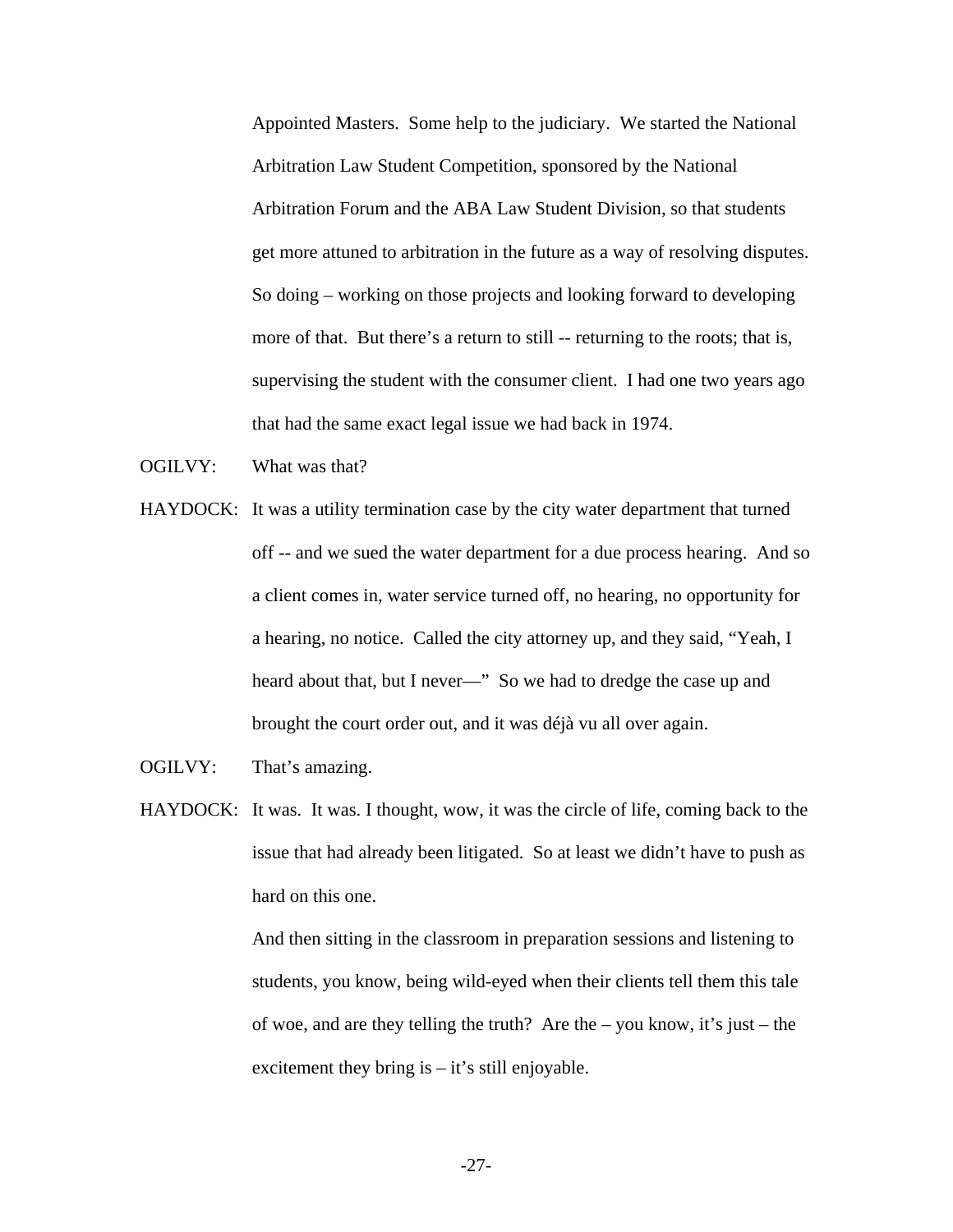- OGILVY: How did you actually pick up that opportunity to supervise since you kind of moved away from it?
- HAYDOCK: Well, I had well, because at Mitchell we've got some flexibility that we can do that. With the credit hours they allocated to us we have some flexibility. And, as we say, we just show up, and so supervise some students in the clinic, time permitting, and helping the other attorneys who are doing the classroom portion of it as well. And then doing some *pro bono* mediation and arbitration work on the side – doing some of that. Taking – currently I'm on leave from Mitchell for a while, but plan to return and do that. And there's a -- I taught civil procedure for a number of years, and you know there's a siren call to teach in the classroom that makes things more peaceful and a little more controlled, but there's still an absent feeling of saying this isn't really teaching -- the roots are – or the learning by doing and getting your hands dirty and getting students excited and having them fall apart when things don't go well. That's – that you can't – that's missing from the classroom. So it's – that's part of the attraction and part of the reason why sometimes you don't want to do it, because it's heavy and time consuming. And even at this stage there's emotional reaction to people you're trying to help when it doesn't work out well and you lose and they've lost and it's a big loss and you have to move on to the next one and try to help somebody else. So that emotional roller coaster is not precedent when you're talking about the Erie case necessarily, but it's part of the value of teaching.

-28-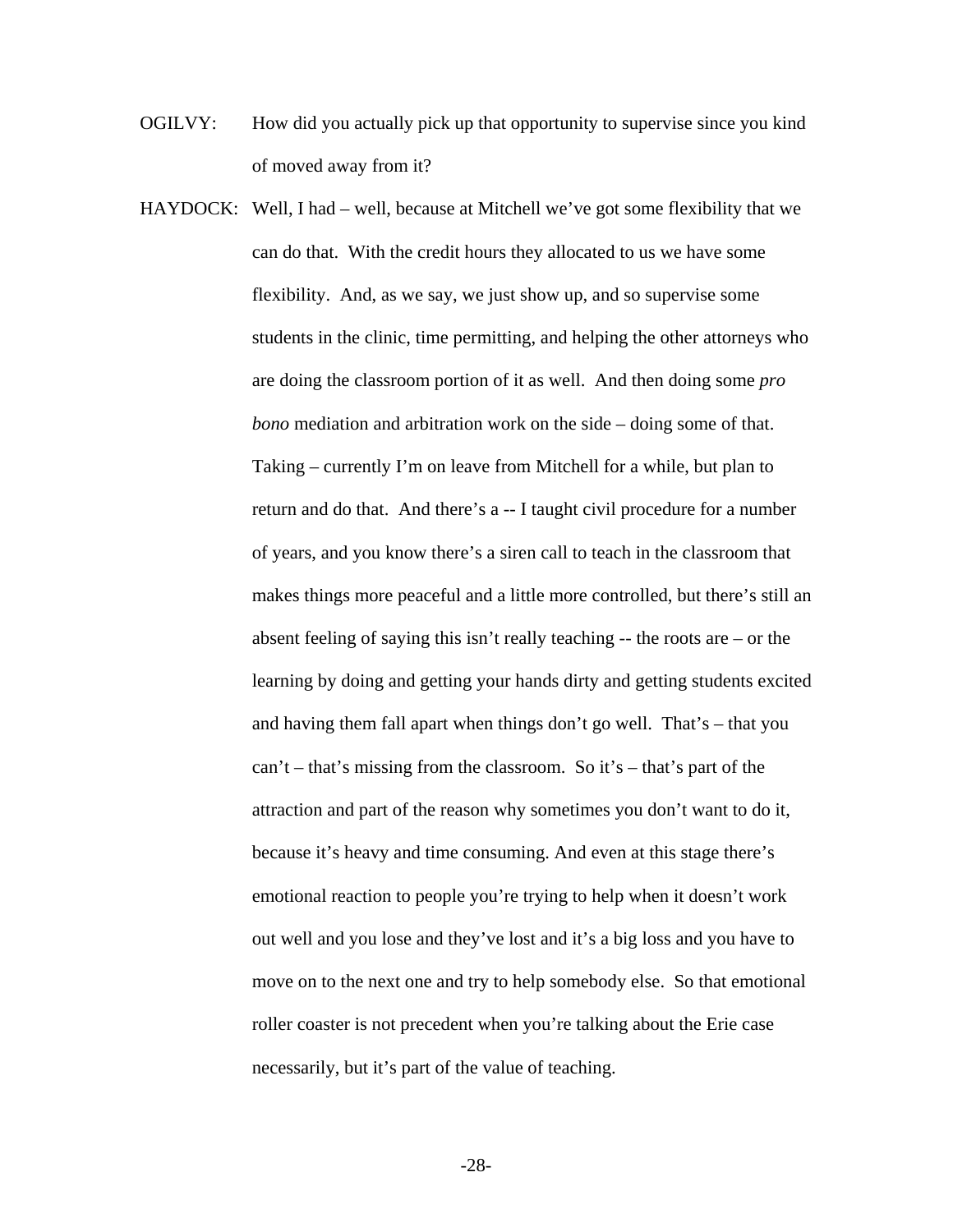OGILVY: Yeah, that's great. I don't think that I have any more questions. Are there any areas that we haven't touched on yet that might be --

HAYDOCK: I think we had the one question you asked me to think about ahead of time, which was the future of clinical education. So I think – what I thought was that  $-$  I sort of have a mixed view of this, that I think we've – over the decades we've integrated the clinical education into the curriculums at many schools, but I have some concern that it's not expanding as much as it should be, and has retracted at some schools, and that simulation has replaced – and people who taught it for years think that simulation is easier to teach and better and a little more – and I had gone through that process, had been one of them, so I know that feeling  $-$  so some concern that it's not going to continue to provide not just good training for students, but also the public service side of it that we're doing the role model for students that you do this in law school and you do this in practice. There are people out there who don't have access to attorneys – and not just people below the poverty line, but lower-middle-income and middle-income folks -- and we're not either providing them services or reaching out to them. So I hope that clinical education can develop, whether it's fee-paying clinics, or providing some service to people who don't otherwise get services now, that that continues to expand, and that the fervor that many of us brought to it in the beginning continues on with

-29-